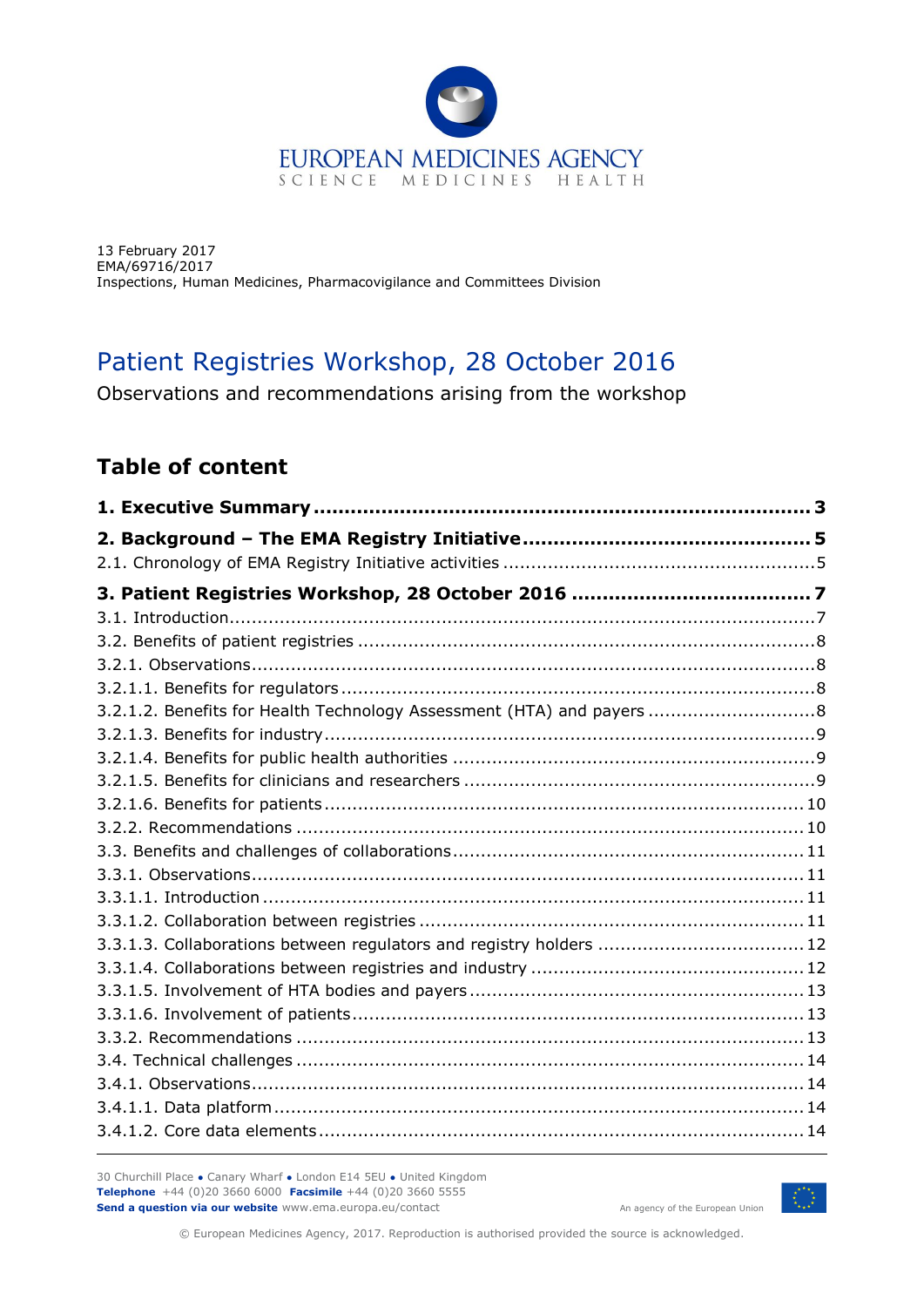|                                                                                            | 24 |  |
|--------------------------------------------------------------------------------------------|----|--|
| Annex 1. Programme of the Patient Registries Workshop, 28 <sup>th</sup> October 2016<br>22 |    |  |
|                                                                                            |    |  |
|                                                                                            |    |  |
|                                                                                            |    |  |
|                                                                                            |    |  |
|                                                                                            |    |  |
|                                                                                            |    |  |
|                                                                                            |    |  |
|                                                                                            |    |  |
|                                                                                            |    |  |
|                                                                                            |    |  |
|                                                                                            |    |  |
|                                                                                            |    |  |
|                                                                                            |    |  |
|                                                                                            |    |  |
|                                                                                            |    |  |
|                                                                                            |    |  |
|                                                                                            |    |  |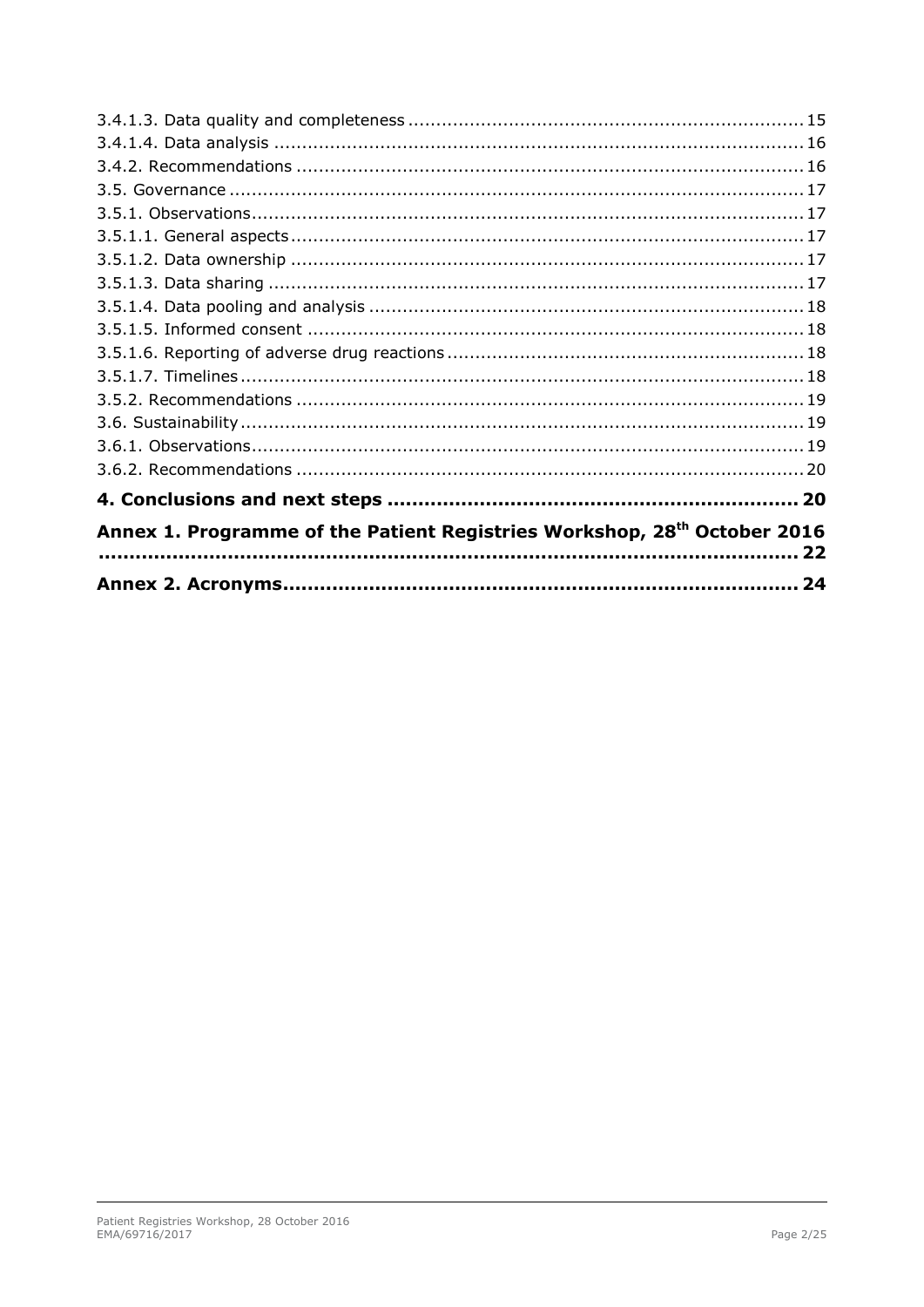## <span id="page-2-0"></span>**1. Executive Summary**

Patient registries collect information about individuals sharing health-related characteristics, for example, a particular disorder, a treatment or a procedure. While randomised controlled trials typically provide the primary evidence supporting marketing authorisations for new medicines, the patients studied may not be fully representative of everyone ultimately receiving the medicine and the trials may provide limited information about the natural history of the disorder. Information collected in patient registries is potentially of value for filling these evidence gaps in certain situations and for providing post-marketing safety and effectiveness information. Multiple stakeholders stand to benefit from using registry information in this way including patients, healthcare providers, policy makers, manufacturers and healthcare regulators.

In 2014, the EMA commenced a Registry Initiative aiming to optimise the use of registries in supporting medicines authorisations. Establishing a strategy of early engagement between marketing authorisation applicants and registry holders and a task force to support activities, a pilot phase was undertaken aiming to understand the barriers and enablers in using registries to support marketing authorisation applications and to inform the development of recommendations to optimise their use. The perspectives of multiple stakeholders including registry holders, patients, the pharmaceutical industry, health technology assessment representatives and regulators were then explored in a Registries Workshop held on the 28<sup>th</sup> October 2016. Participants described the challenges and barriers to collaboration, identified potential solutions and made recommendations to address identified limitations and to develop the next steps of the EMA Registry initiative.

This report sets out participants' observations and recommendations in five theme areas: benefits of patient registries and obstacles to be overcome, benefits and challenges of collaborations, technical considerations, governance, and sustainability.

Core recommendations in each area included the following:

#### **Benefits of patient registries and obstacles to be overcome**

- To facilitate improved stakeholder collaborations, incentives are needed for registry holders to collect data to meet needs that are not directly their own.
- Technical challenges, especially of interoperability between registries, could be overcome with standardisation of data collection, coding, and analytic procedures as well linkage of registry data to external data sources, for example prescriptions.
- Good governance procedures should be developed to safeguard transparency, accessibility of data and independence of registries and to provide clarity about legal and regulatory requirements relating to patient registries.

#### **Benefits and challenges of collaborations**

- Studies that might involve registries, including for post-marketing purposes, should be planned early in product development.
- All stakeholders, including regulators, should communicate directly with each other when a study is being planned to agree on outcomes and recognise limitations.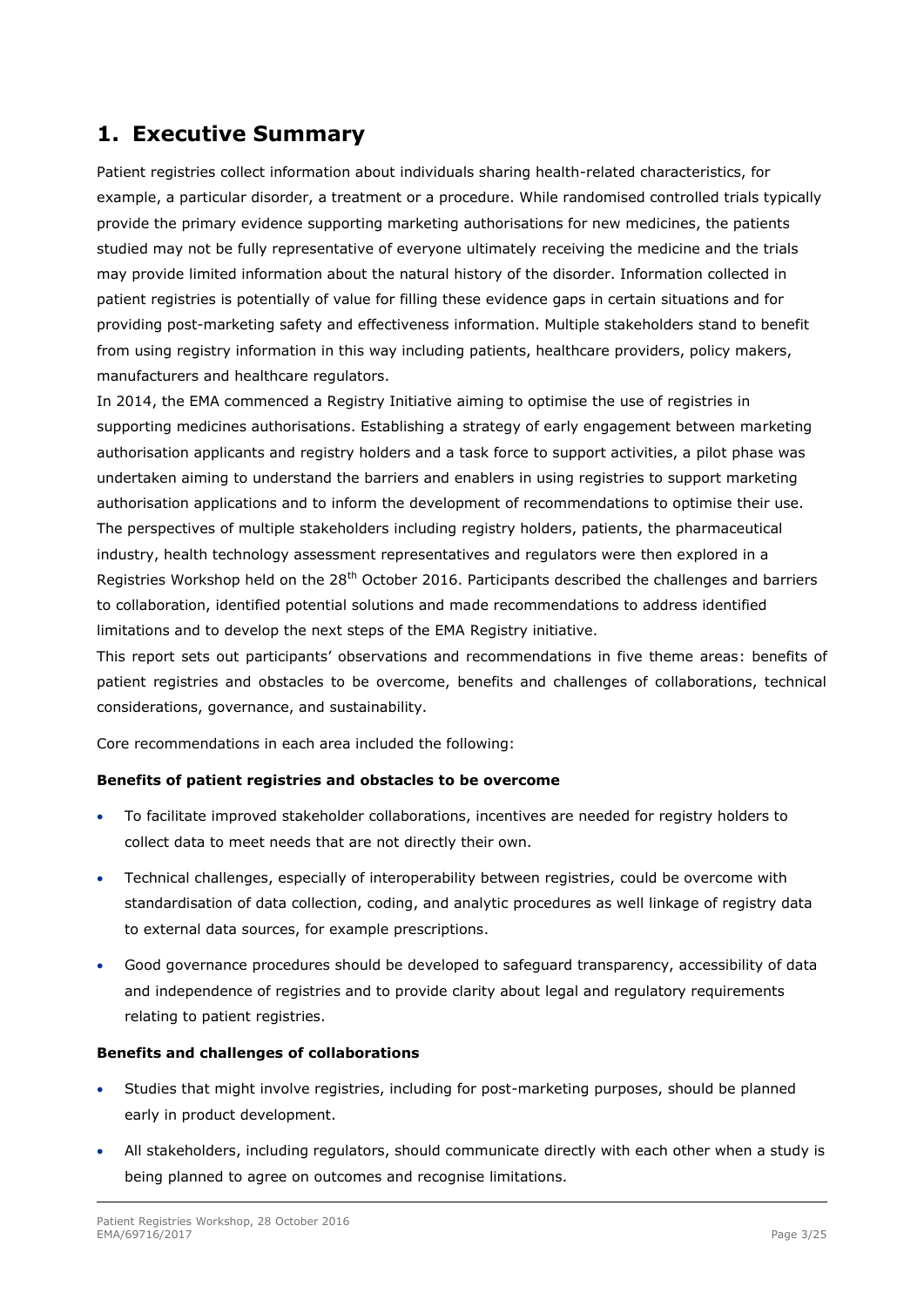#### **Technical considerations**

- Regulators should provide guidance to registry holders on the core data elements and quality parameters that would be an acceptable standard for supporting regulatory decision-making.
- Data collection, quality and interoperability should be improved through use of standardised data fields, dictionaries, and coding.
- Technological advances should be exploited to increase patient participation and to improve the value of registries in clinical care by facilitating linkage with other healthcare datasets, data pooling and analyses.

#### **Governance**

- Consents obtained from patients should be clear about data sharing and access for stakeholders other than the registry holders with appropriate consents in place for levels of data sharing.
- Good governance principles should be established to guide interactions between registries, industry and regulators addressing data privacy, ownership, financial aspects, transparency, commercial-inconfidence agreements, and accessibility of data for public health purposes.

#### **Sustainability**

 Sustainability should be based on a development model, a professional management structure and the development of clear partnership with stakeholders to safeguard independence.

### **To help realise the recommendations, the EMA in collaboration with the Cross-Committee Task Force on Patient Registries will initiate activities including the following:**

- Explore mechanisms for facilitating systematic consideration by regulators and marketing authorisation applicants of the need for registries and establish mechanisms to interact directly with registry holders at appropriate points in the authorisation process.
- Share and disseminate information through its networks on disease registries to support stakeholder collaborations.
- Recommend governance principles and standards to apply to stakeholder interactions.
- Make recommendations on core data elements and quality parameters that would be considered an acceptable standard for supporting regulatory decision-making.
- Identify methodological and technical guidance needs of registry holders in addition to that already available.
- Collaborate with patients' associations to investigate relevant patient-reported outcomes that could be collected by registries.
- Explore measures that could contribute to registry sustainability aside from those being already undertaken by individual registry holders/groups.

As next steps, the EMA is committed to develop and publish an implementation plan to support the delivery of the activities outlined above. The Cross-Committee Task Force will review and publish the Patient Registries Mandate including the new governance, together with the updated strategy and communication channels that will be used to fulfil the mission of the Patient Registry Initiative.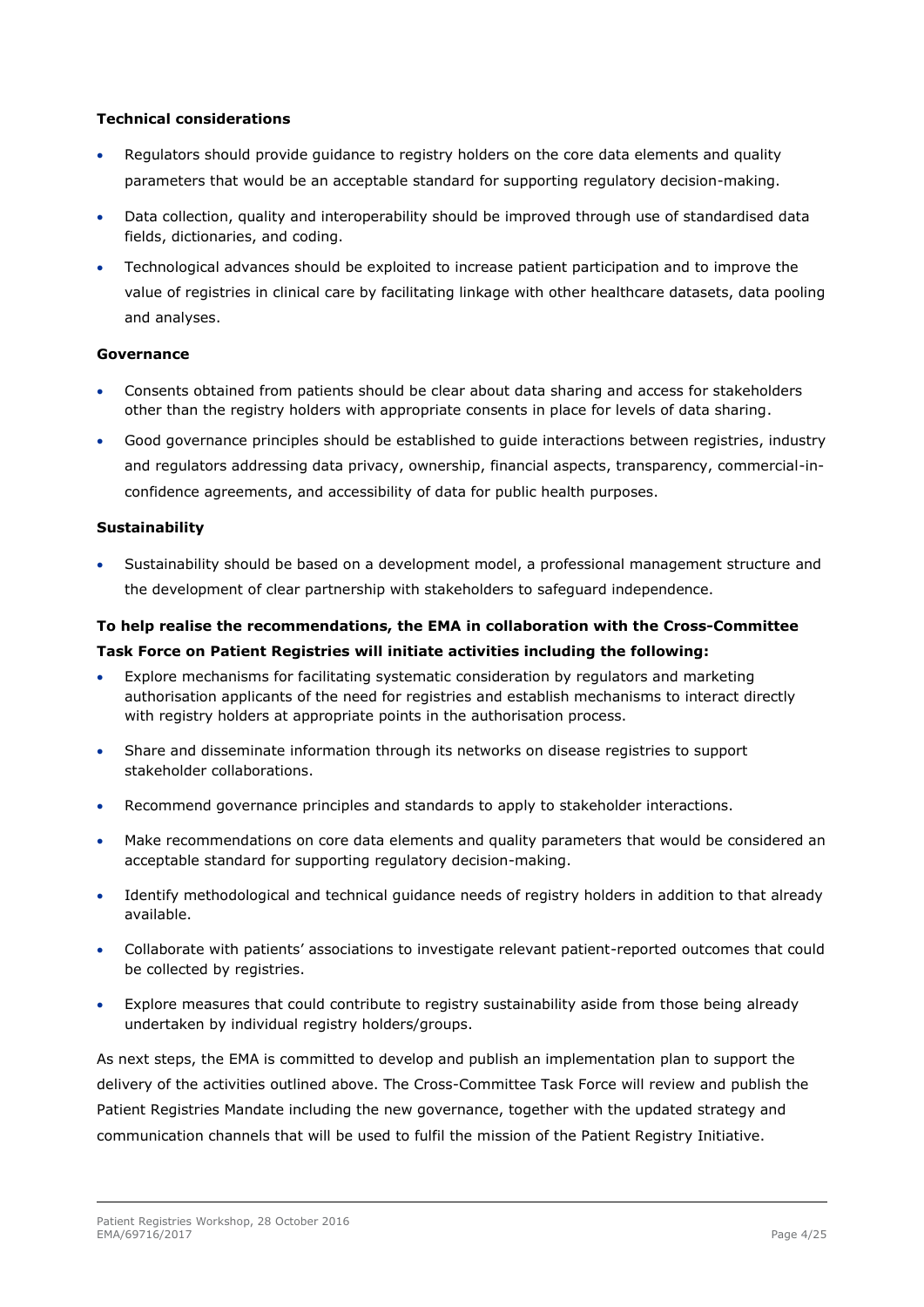## <span id="page-4-0"></span>**2. Background – The EMA Registry Initiative**

The European Medicines Agency Registry Initiative is based on the recognition of the need for information across the life cycle of medicinal products in order to better understand disease characteristics and progression, to understand current clinical care and collect data on the effectiveness and safety of medicines beyond what is available from the evidence supporting the marketing authorisation. Such evidence is generally derived from randomised controlled studies, which in order to investigate efficacy, are conducted in tightly defined populations and often exclude patients in whom the medicine may be used when the product is marketed. As a result, the EMA may require the marketing authorisation applicant or holder (MAA/MAH) to provide evidence on disease outcomes, effectiveness and safety unavailable from clinical trials. There are multiple real world evidence sources of potential value, including registries, typically patient registries as defined in the EMA's Patient [Registry Initiative.](http://www.ema.europa.eu/docs/en_GB/document_library/Other/2015/10/WC500195576.pdf)

The EMA wishes to facilitate interactions between registry co-ordinators and potential users of registry data (including industry) at an early stage of the drug development during the marketing authorisation process and post-authorisation. The Registry Initiative aims to optimise and facilitate, and thereby increase, the use of existing disease registries to create more comprehensive, flexible and sustainable resources. In addition, the initiative aims to map ongoing projects at national and international levels. Where a study is required but no suitable disease registry exists, the initiative aims to support the relevant stakeholders to create a new registry based on a standard methodological approach such as that created by the [PARENT JA.](http://patientregistries.eu/deliverables) This includes the application of standard core data elements and standardised protocols to ensure that the new registry has wide applicability.

## <span id="page-4-1"></span>*2.1. Chronology of EMA Registry Initiative activities*

#### **\* 2014: EMA Registry strategy initiated**

The strategy starts from the stage where an advice or a request has been expressed pre- or postauthorisation by a committee (the Committee for Medicinal Products for Human Use (CHMP), the Pharmacovigilance Risk Assessment Committee (PRAC), the Committee for Orphan Medicinal Products (COMP), the Committee for Advanced Products (CAT), the Paediatric Committee (PDCO), or the Scientific Advice Working Party (SAWP)), to a MAA/MAH of the need to collect additional data postauthorisation, or a MAA/MH has itself identified the potential need to collect data.

The approach includes five steps:

- 1. Early dialogue with MAAs/MAHs
- 2. Definition of data collection characteristics by or with the committee or working party: objectives, population, outcomes, any hypotheses to be tested; as appropriate, input from different stakeholders may be considered
- 3. Identification of existing data sources that could fulfil the objectives, and evaluation of their adequacy by MAAs/MAHs in collaboration with regulatory authorities and data source custodians
- 4. Identification of the need for data or information that is best addressed through a registry
- 5. a. Amendment or addition to existing registry/registries
	- b. Definition of core components of a new registry.

The strategy is outlined in the [Patient Registry Initiative.](http://www.ema.europa.eu/docs/en_GB/document_library/Other/2015/10/WC500195576.pdf) The Figure below illustrates the strategy.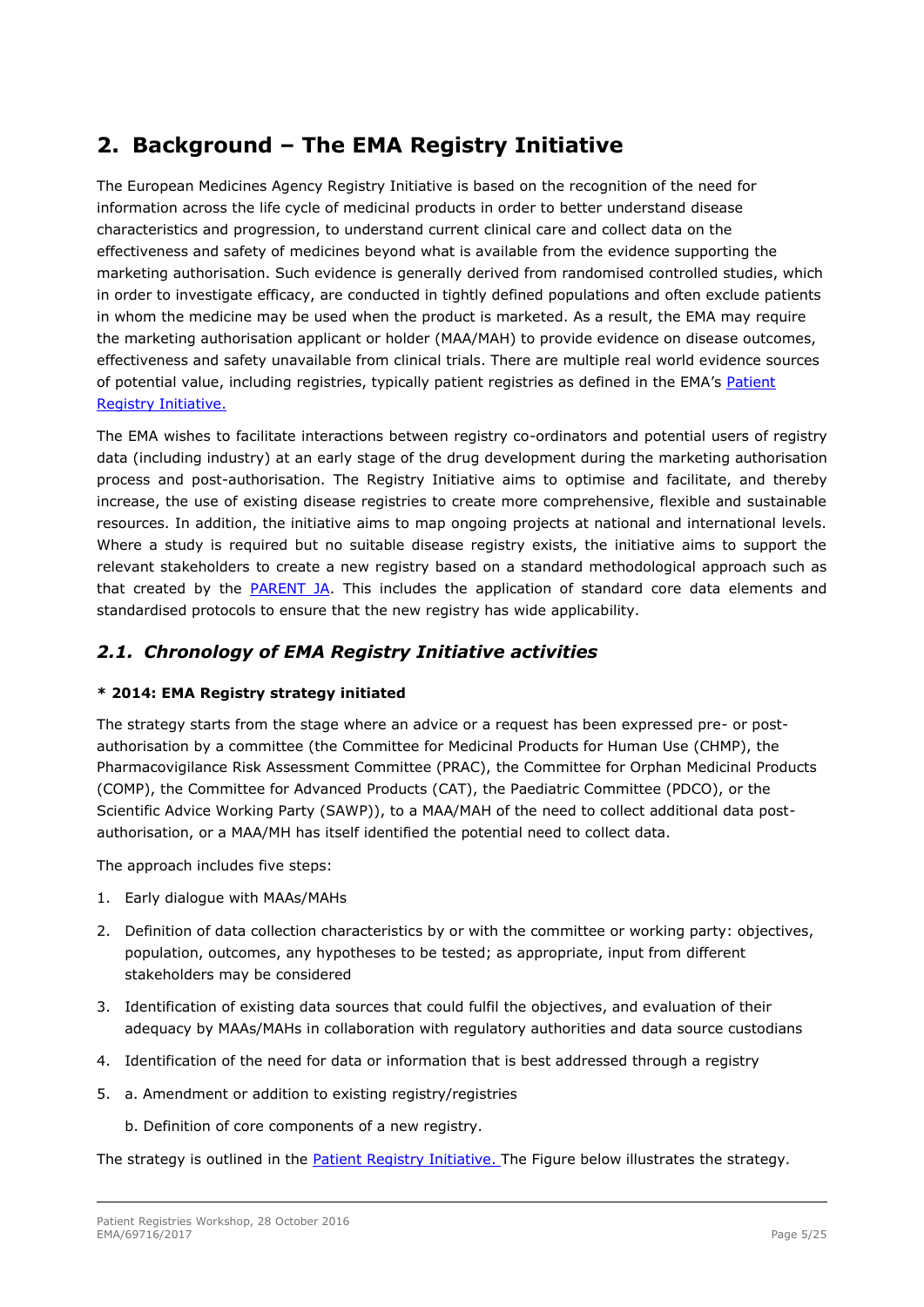The output of the process as described above would be a study protocol based on the use of an existing registry, or creation of a new one, to be submitted by a MAA/MAH to the competent authority. It is however expected that a dialogue between the MAA/MAH, the competent authority and the registry holder (and other stakeholders as appropriate) would take place to support the development of the study protocol.



#### **\* December 2014: Cross-Committee Task Force on Patient Registries established**

The Task Force's mandate is to support the development of the registry strategy (above) and to provide advice and support to EMA committees on methodological aspects of the approach – including the conduct of the pilot phase. The Cross-Committee Task Force will not have a role in assessment or decision-making on specific medicinal products. The work of the Task Force is supported by EMA staff.

The Task Force is chaired by Peter Mol (SAWP) and composed of representatives of the following EMA scientific committees and working parties: CHMP, PRAC, COMP, CAT, PDCO, SAWP, Patients and Consumers Working Party (PCWP), Healthcare Professionals Working Party (HCPWP) and Rheumatology/Immunology Working Party (RIWP).

The Task Force also includes representatives from the European Commission and several experts from National Competent Authorities.

#### **\*September 2015: Registry Initiative Pilot Phase commenced**

The intention of the pilot phase was to test whether this strategy better supports MAAs/MAHs to meet regulators' (and potentially other stakeholders') needs for data and information. Thereby, the pilot phase would evaluate the extent to which this approach facilitates the collection of high quality data supporting the regulatory decision-making process. For a number of diseases or products, the approach as it is outlined in the Figure would be applied and tested. The aim of the pilot phase is not to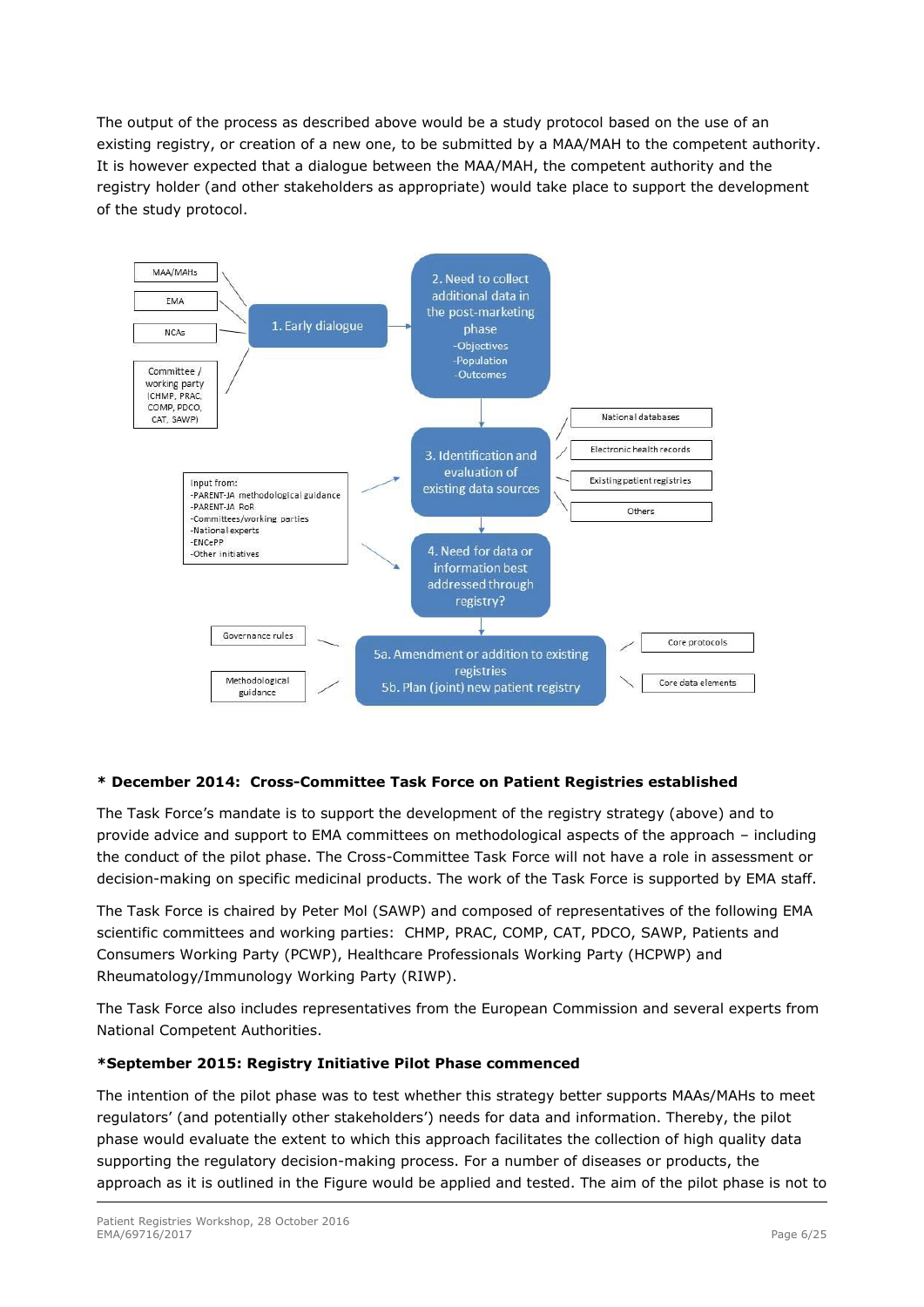make decisions about the need for a registry or to accelerate the granting of a market authorisation but to test whether such a planned, collaborative approach is successful in facilitating robust data collection.

#### **\*Outcomes of Pilot Phase by November 2016**

A total of 17 expressions of interest or requests for information have been received so far, 8 from pharmaceutical companies and 9 from registry holders. Of the eight topics discussed with pharmaceutical companies, four concerned products under evaluation for a marketing authorisation (of which two were authorised by December 2016), two concerned products in development, one concerned a regulatory question and one concerned general aspects of interactions with existing registries. The discussions mainly addressed the following aspects:

- with pharmaceutical companies: relevance and feasibility of using existing disease registries to answer regulatory questions, issues regarding collaboration with existing registries, such as data quality and data sharing, and data elements to be included in new registries;
- with registry holders: regulatory requirements as regards data elements, data quality and processes (e.g. reporting of adverse drug reactions), and how to fulfil them in order to allow collaboration with pharmaceutical companies, and options for ensuring sustainability of the registry.

The Pilot phase is an important source of learning and knowledge about enablers and barriers to using existing registries to answer regulatory questions and to establishing new registries. This knowledge will support development of recommendations to improve the use of registries.

## <span id="page-6-0"></span>**3. Patient Registries Workshop, 28 October 2016**

### <span id="page-6-1"></span>*3.1. Introduction*

This workshop brought together multiple stakeholders including registry holders, industry, health technology assessment (HTA) representatives and regulators to discuss the challenges and barriers to collaboration and identify specific solutions.

The workshop aimed to:

- Identify the challenges faced by existing non-industry sponsored registries and industry when collaborating
- Understand the technical challenges presented by disparate datasets and find possible ways forward
- Identify concrete solutions to better facilitate cooperation, avoid duplication and facilitate timely collection of relevant data.

This document provides a synopsis of the observations made during the workshop based on the presentations delivered (see agenda in Annex 1). Based on the subsequent panel discussions, it gives recommendations intended to address the limitations identified and develop the next steps of the EMA Registry initiatives. The topics discussed during the workshop are divided into five main themes:

- 1. Benefits of patient registries
- 2. Benefits and challenges of collaborations
- 3. Technical aspects
- 4. Governance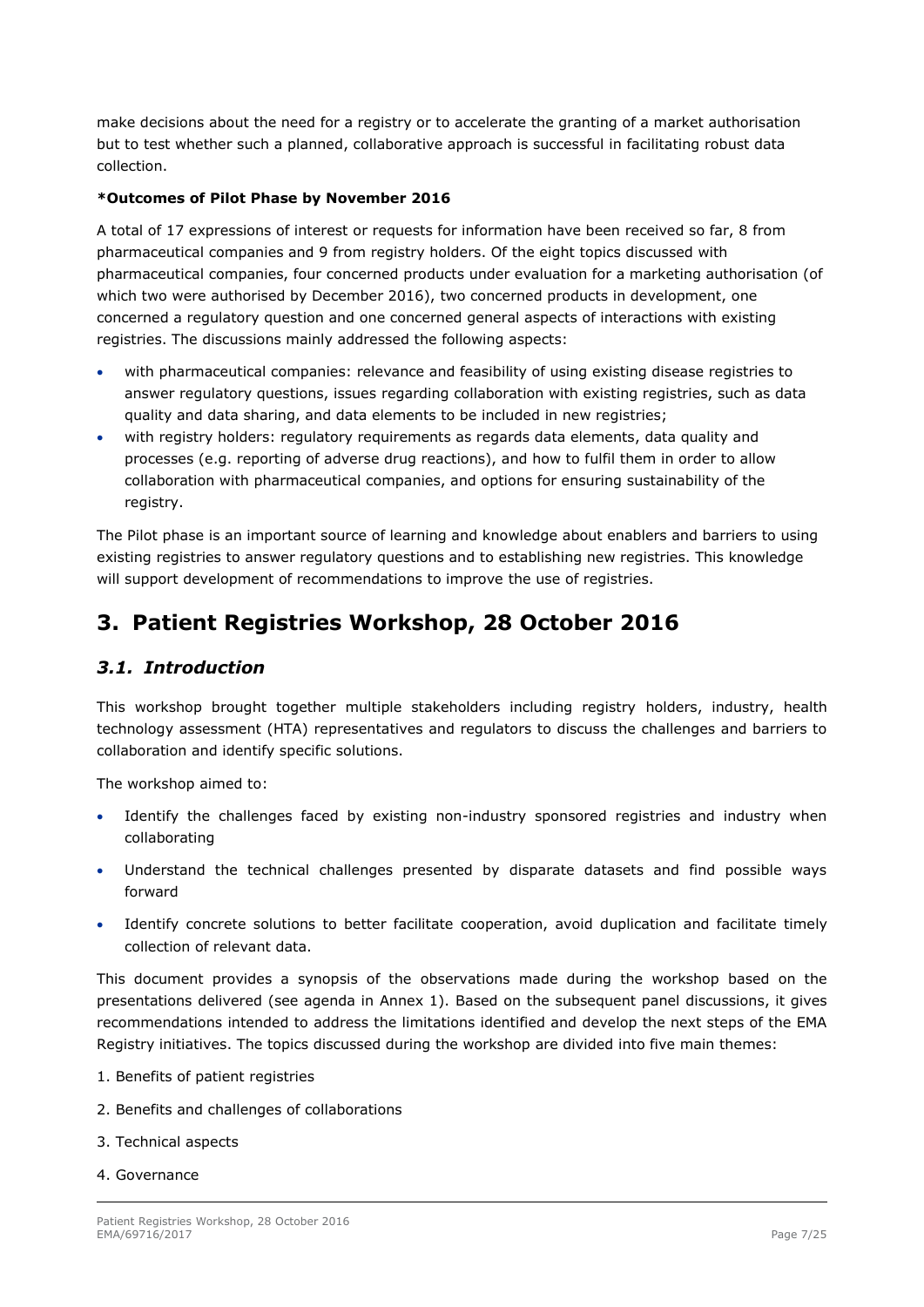#### 5. Sustainability.

The presentations will be published on the EMA website together with the final version of this document (video-recordings are already available).

### <span id="page-7-0"></span>*3.2. Benefits of patient registries*

#### <span id="page-7-1"></span>**3.2.1. Observations**

Patient registries have a utility for many stakeholders. They often represent a unique source of evidence supporting the authorisation of medicinal products and their availability to patients.

#### <span id="page-7-2"></span>*3.2.1.1. Benefits for regulators*

Registries provide evidence that is relevant to the life-cycle assessment of medicinal products from basic research to the evaluation of their effectiveness and safety in clinical practice. More specifically, they may:

- provide robust data on disease epidemiology, patients' characteristics and current standard of care,
- represent a source population for the conduct of randomised clinical trials, and enrich data by contributing with linked data on specific outcomes,
- facilitate pragmatic trials and post-authorisation studies,
- provide information on drug utilisation related to defined patient groups, and
- provide for the follow-up of small patient populations.

On the other hand, regulators can also support registries. They may

- highlight important scientific questions that registries should be able to answer to support patient access to new medicines,
- create understanding among registries for regulatory needs, including MAH obligations,
- support quality improvement,
- facilitate multinational collaboration between registries, and
- provide common guidelines on the data elements needed and on quality.

#### <span id="page-7-3"></span>*3.2.1.2. Benefits for Health Technology Assessment (HTA) and payers*

Incorporating data from clinical practice into the drug development process is also a growing interest from HTA bodies and payers since reimbursement decisions can benefit from methods which are able to estimate and predict relative effectiveness of treatments at the time of product launch. A concrete example of where registries can provide clinical practice data is to support the building of predictive models that incorporate data from both RCTs and registries to bridge the efficacy-effectiveness gap, i.e. to generalise results observed in RCTs to a real-world setting. Collecting relevant HTA data in early development and planning post-authorisation data collection, facilitated as needed by an early dialogue with industry, may therefore support rapid relative effectiveness assessment and decision-making on drug pricing and reimbursement. In this context, the EUnetHTA project has issued guidelines for the definition of the research questions and the choice of data sources and methodology that will support the generation of post-launch evidence by registries. A workstream of the EuNetHTA Joint Action 3 has issued several documents: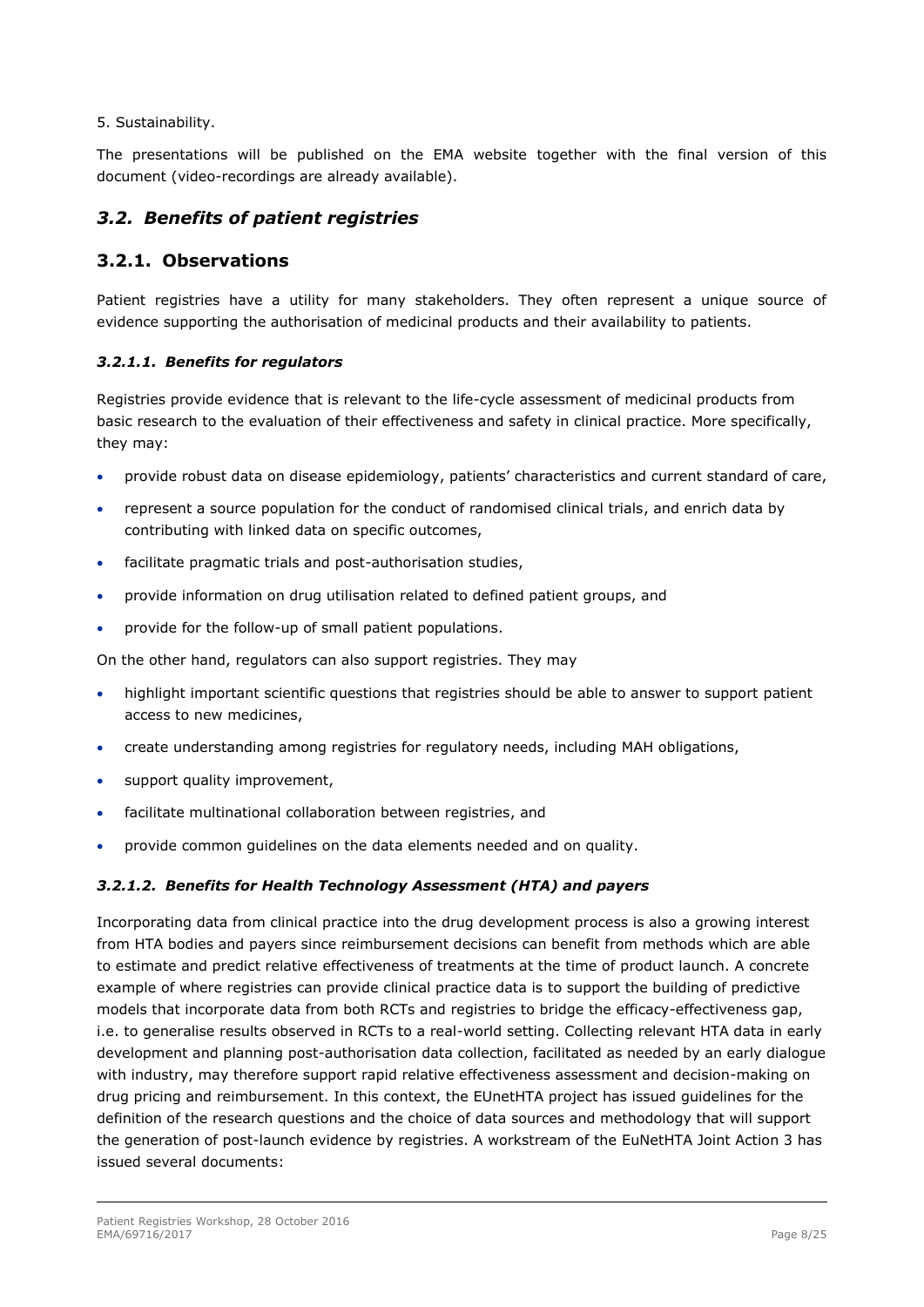- [Criteria to select and prioritise health technologies for additional evidence generation](http://www.eunethta.eu/outputs/criteria-select-and-prioritise-health-technologies-additional-evidence-generation)
- A position paper on [the definition of the research questions](http://eunethta.eu/outputs/eunethta-position-paper-research-recommendations-aeg)
- A position paper on [the choice of data sources and methodology that will support the generation of](http://www.eunethta.eu/outputs/wp7-sg2-position-paper-how-decide-appropriate-study-design-aeg-available)  [post-launch evidence.](http://www.eunethta.eu/outputs/wp7-sg2-position-paper-how-decide-appropriate-study-design-aeg-available)

A workstream of the EUnetHTA Joint Action 3 will focus more specifically on the use of registries as a source of evidence for post-launch evidence generation, including the development of standard tools for registries. For medicinal products, these actions are planned to be done in cooperation with EMA.

#### <span id="page-8-0"></span>*3.2.1.3. Benefits for industry*

Data needed by regulators, HTA bodies and payers for decision-making may be part of routine development programmes established by pharmaceutical companies or can be specifically requested as post-authorisation commitments or obligations. The usefulness of patient registries for industry therefore is at least partly driven by the needs of regulators, HTA bodies and payers. At an early stage in drug development, patient registries may provide a characterisation of the target population according to co-morbidities, medication use, complications and safety concerns, data on disease epidemiology in terms of prevalence, incidence and natural outcomes, and a measure of the baseline risks associated with standards of care. In the context of clinical trials, patient registries may allow the capture of patients with similar demographic and clinical characteristics to the clinical programme under study (i.e., disease severity, age group, median/mean follow-up time, comorbidities) and provide a comparator sub-cohort for the exposed cohorts. Such an approach (as used in the UK Biologics registry) may allow a valid characterisation of the safety and efficacy of the drug under study. Through post-authorisation follow-up, safety data (including those required to be collected in the risk management plan) and effectiveness outcomes can also be collected, provided adequate information is available.

#### <span id="page-8-1"></span>*3.2.1.4. Benefits for public health authorities*

For public health authorities, establishing patient registries may allow an assessment of outcomes of therapies and their determinants, effectiveness and safety of new interventions, changes induced by new therapeutic guidelines and continuous improvement in clinical practice. For example, the UK Renal Registry collects an extensive dataset (including demographics, data on the renal disease, comorbidities, treatments, laboratory results and patient-reported outcomes) on all renal replacement therapy (RRT) patients in the UK (7,000 incident and 50,000 prevalent patients/ year). Laboratory and medication data are collected in real time and fed back to patients and clinicians (with the patient's consent). Data can be linked to primary care data and hospital episode statistics and have recently started to be used in clinical trials. Similarly in the Belgian Healthdata.be project, data capture from primary sources of health care and registries permits maximum re-use of such data. Linkage with previously collected data and timely feedback within a single reporting environment aims to reduce the administrative burden and increase quality of care and quality of research. The longitudinal structured clinical data of the Swedish Multiple Sclerosis (MS) registry is a tool to understand important aspects of the disease such as disease course, prognostic factors (including genetics) and heterogeneity, to validate biomarkers and results of magnetic resonance imaging, to understand the potential of personalised medicine and the importance of lifestyle factors, to address the long-term safety and effectiveness of disease modifying therapies, and to improve the design of healthcare services.

#### <span id="page-8-2"></span>*3.2.1.5. Benefits for clinicians and researchers*

Many patient registries were originally established by clinicians and researchers to measure the use, effects and safety of medications.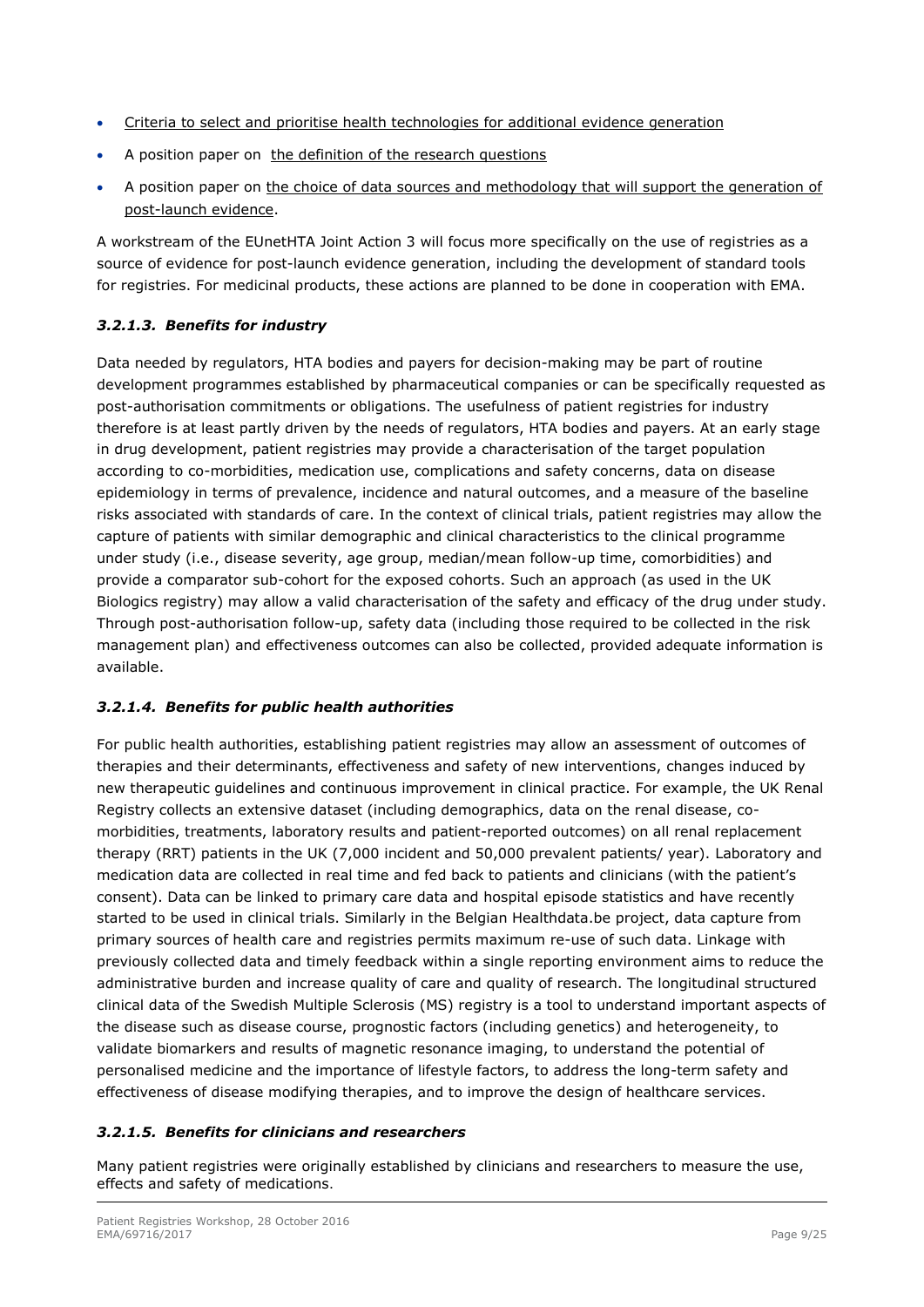For example, the European Society for Blood and Marrow Transplantation (EBMT) registry enables the monitoring of the impact of novel drugs and clinical care and the comparison of interventions through both clinical trials and non-interventional prospective studies. In the area of rare diseases, the RD-Connect project provides an example of an integrated platform which connects databases, registries and biobanks and uses clinical bioinformatics for research in which complete clinical profiles are combined with -omics data. The Pharmachild registry for patients with juvenile idiopathic arthritis (JIA) has been built in such a way that it provides a research and clinical service to the paediatric rheumatology community through immediate feed-back via the system, allowing its use to support routine clinical care and decision-making on patient management based on quantitative data.

#### <span id="page-9-0"></span>*3.2.1.6. Benefits for patients*

Patients are at the heart of registries and should be the first beneficiaries of the outputs of the data collected throughout the life cycle of a product. Like other registries established by or with patients' associations, the International Niemann-Pick Disease Registry (INDPR), is owned by an international patient association, integrates clinical and patient-reported data with the purpose of understanding the natural history and impact of the disease, providing a single universal resource on the disease (i.e. avoiding multiple registries) and providing independent support for post marketing surveillance.

## <span id="page-9-1"></span>**3.2.2. Recommendations**

These examples of patient registries demonstrate their capacity to provide data throughout the lifecycle of medicinal products from drug development to the post marketing phase. Duplication of effort to collect data within disease areas should be avoided and different stakeholder needs should be assessed at an early stage and addressed in the registry design.

For example, reimbursement authorities may need registry data to inform decisions about reimbursement and evaluate outcomes of reimbursement decisions. Thus in this multi-stakeholder environment with limited resources, establishing in a structured way data sources which can provide the wide range of data needed by different stakeholders should become the norm rather than the exception.

A number of obstacles restricting the ability of existing registries to meet several stakeholders' needs were highlighted during the workshop and should be addressed in the future. They are summarised below and further described in the following sections of this document:

- Challenges of collaborations: Better collaborations between registry holders, pharmaceutical companies and regulatory/reimbursement authorities require incentives for registry holders to collect data to meet needs that are not directly their own;
- Technical challenges: Standardised protocols with clear objectives and endpoints, standards for data completeness, quality, analytic procedures and reporting, more harmonised data structure and coding and the possibility of linking registry data to external data sources;
- Governance: Procedures that safeguard transparency, accessibility of data and independence of registries, better adaptability to accommodate future changes in needs, more clarity about legal and regulatory requirements (such as for the reporting of adverse events and adverse reactions) and timeliness for providing data;
- Sustainability: long term sustainability of patient registries.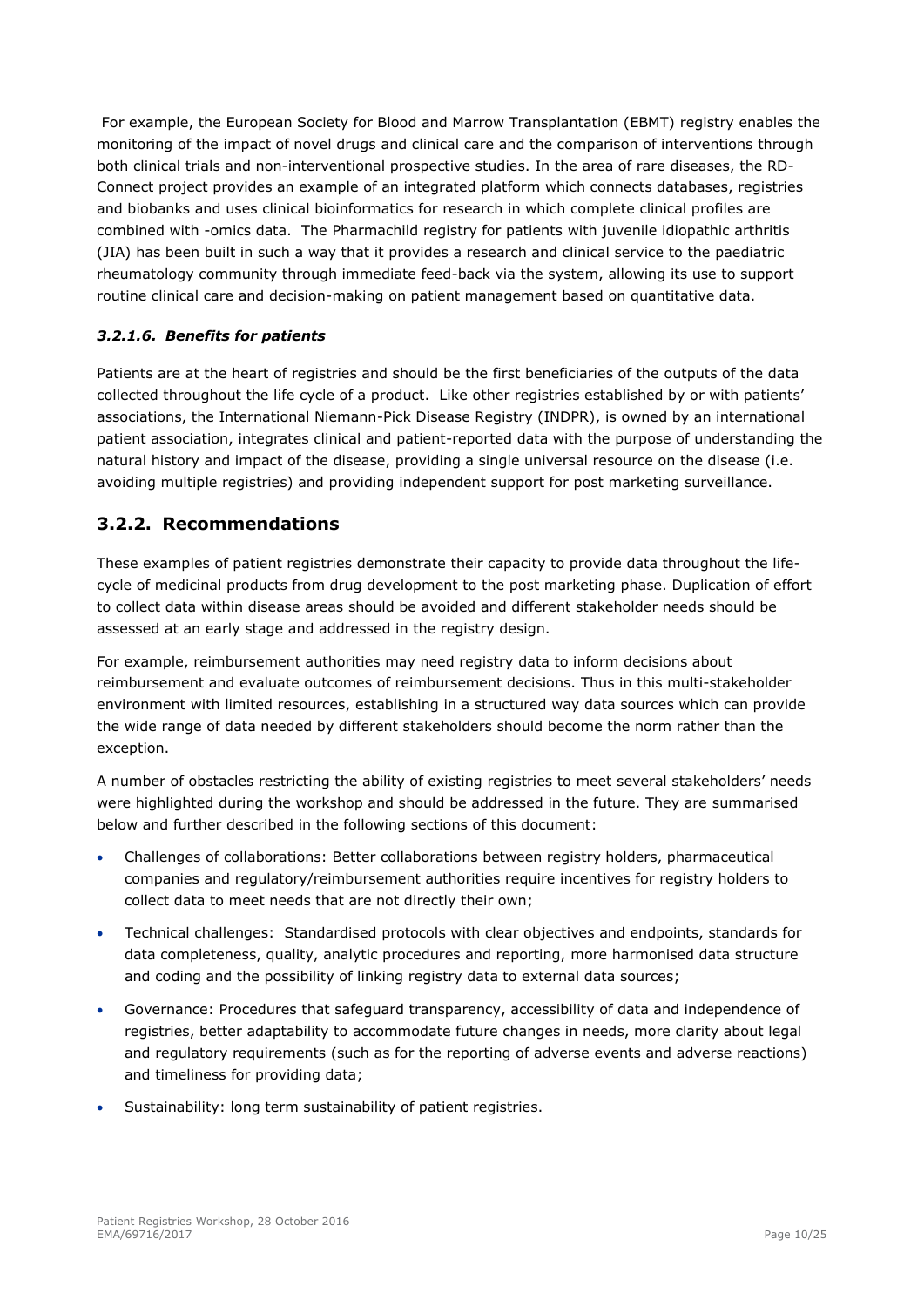## <span id="page-10-0"></span>*3.3. Benefits and challenges of collaborations*

## <span id="page-10-1"></span>**3.3.1. Observations**

#### <span id="page-10-2"></span>*3.3.1.1. Introduction*

Registries are costly and can take years to establish and grow. It is therefore essential that effective collaborations are put in place between all parties involved in the creation and maintenance of patient registries to avoid duplication of efforts as noted above and to facilitate effective use of the data collected. Research conducted by the Patient Registries Initiative (PARENT Joint Action) has shown that cross-border re-use of registry data may serve many purposes, including drug regulation, public health (for example, surveillance, alerts, identification of best and cost-effective practices, bioterrorism threats), research (risk factor studies, genetic research, clinical and therapeutic research), and health technology assessment. However, it has also found that data exchange or aggregation across organisations, regions and countries for secondary purposes is often difficult to perform for reasons that include lack of collaborations with resulting inability to aggregate data, limited data access for research purposes, insufficient data dissemination, differences in modes of data collection, content, semantics and quality of data, and unstable funding.

Examples of multi-stakeholders collaborations presented during the workshop show that good collaborations may be successful and result in effective data integration. The RD-Connect project on rare diseases has established an integrated platform connecting databases, registries, biobanks and clinical bioinformatics for rare disease research. An essential component of this work is interaction with the rare disease community to facilitate patient input and patient access to data. The TREAT-NMD registry in the neuro-muscular field has been built as a collaboration between academia, patient organisations and industry. It aims to link all existing registries to a centralised global registry and now includes more than 14,000 patients from 40 countries. The International Niemann-Pick Disease registry (INPDR) has been successful in collaborations with patients and their families, clinicians, researchers, pharmaceutical companies, regulators, HTA bodies and funders. In the field of multiple sclerosis, the Swedish registry is part of a rich research infrastructure allowing linkage of data from health insurance, the national patient registry, the pharmacy database, Statistics Sweden, healthrelated public registries, laboratory data, genomic data, life-style and exposures data. Interactions between different partners involved in registries are further described below.

#### <span id="page-10-3"></span>*3.3.1.2. Collaborations between registries*

Wherever possible in collaborations between registries, pooling of raw or aggregated data is preferable to increase the study population size for statistical analyses or detection of rare events. For example the Big Multiple Sclerosis Data network includes registries from several countries and offers them an opportunity to collaborate on research based on pooled data. It acts as a multiplier for MS research for the member registries and external partners and provides an opportunity to obtain industry sponsorship and apply for EU funding. This collaboration is supported by a strong governance organisation involving representatives of each registry. In the field of cancer, the European Network of Cancer Registries (ENCR) promotes collaborations between population-based cancer registries, with coordinating activities and mapping of priorities for research topics. The European Bone Marrow Transplantation (EBMT) registry provides a number of services to registry users, including monitoring quality control of daily clinical care, a scientific and educational program and market surveillance in collaboration with health authorities. Benchmarking of clinical outcomes for every transplant program is being explored with a view to providing this service in the future.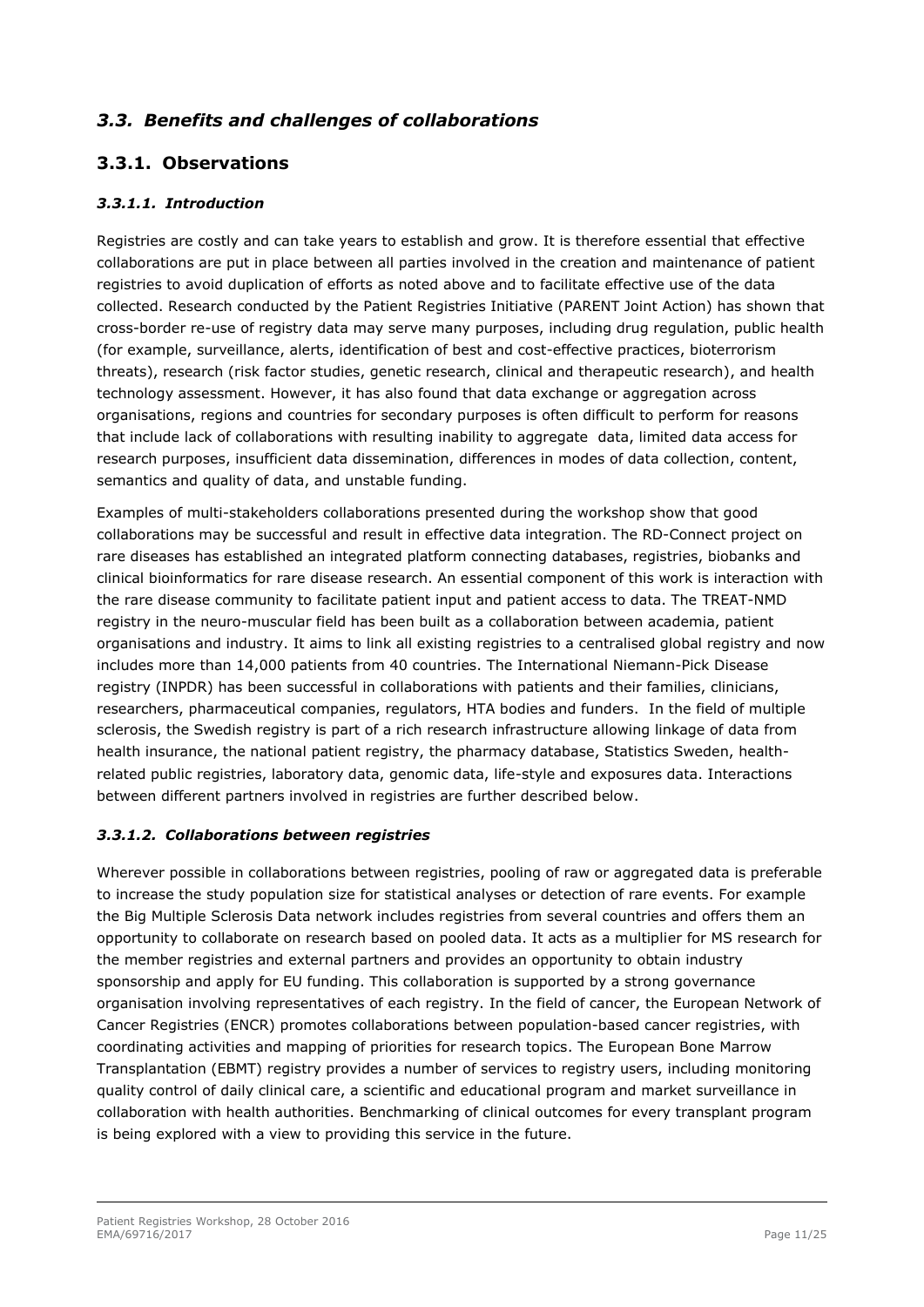Non-interventional studies have been performed based on scientific interest or regulators' requests to companies.

#### <span id="page-11-0"></span>*3.3.1.3. Collaborations between regulators and registry holders*

As explained above, registries can support regulators and regulators can support registries. However the usual process currently is for regulators to request registry data from pharmaceutical companies who then liaise with registry holders; there is therefore limited direct interaction between regulators and academia/registry holders. The workshop highlighted that in many countries and at the European level, more direct interactions would facilitate an improved understanding of the regulatory requirements and regulators' need for data. As different legal regulations may exist in different countries, and such regulations may change, it is difficult for registry holders to keep up-to-date with changing requirements.

Hence, there is a need to expand the direct dialogue between regulators and registries, not only through general guidance but also on a case by case basis. Guidance would be needed to agree on a common terminology, to agree on standards for data quality, analytic procedures and reporting that meet regulatory needs, and to develop procedures that safeguard transparency, accessibility of data and independence of registries.

More specifically, the following proposals for interactions were presented by workshop participants:

- to exploit existing procedures at the European Medicines Agency, such as the Innovation Task Force, the EMA Qualification (possibly joint with FDA) or the parallel EMA/HTA Scientific Advice
- to organise an EMA audit of a registry proposed to be used by a pharmaceutical company, or to establish a certification procedure to establish that the registry is suitable
- to provide guidance on acceptance criteria for studies to be conducted by a pharmaceutical company based on registry data.

#### <span id="page-11-1"></span>*3.3.1.4. Collaborations between registries and industry*

Registry data are potentially very useful to industry and the experience shared during the workshop across different treatment areas highlighted the enablers and barriers for successful collaborations between industry and registries. Where several registries are involved, using a common protocol, statistical plan and endpoints and applying transparent governance principles (see section "Governance") would be useful to generate interpretable data on a large population across several countries. Numerous barriers exist however: compliance to quality standards varies between registries, there are differences in methods and data adequacy, quality and completeness which make it difficult to pool data for rare events across registries. In addition, the timelines for a registry to agree to participate in a study, to obtain informed consent if needed and to extract and analyse the data may be too long to allow a pharmaceutical company to fulfill its regulatory obligations if it has approached the registry holders after obtaining marketing authorisation.

For collaborations between registries and industry (and possibly with other stakeholders as well), data sharing will depend on the consents that have been obtained from patients. Sharing of anonymous data with regulators is often allowed depending on the study protocol. However, there may be limitations in what data can be shared with private commercial companies especially if another private company funded the original data collection and put restrictions on the use of the data. In general, purely academic registries are less restrictive as the academic institution may "own" the dataset and have the ability to make the final decision on how and with whom data are shared.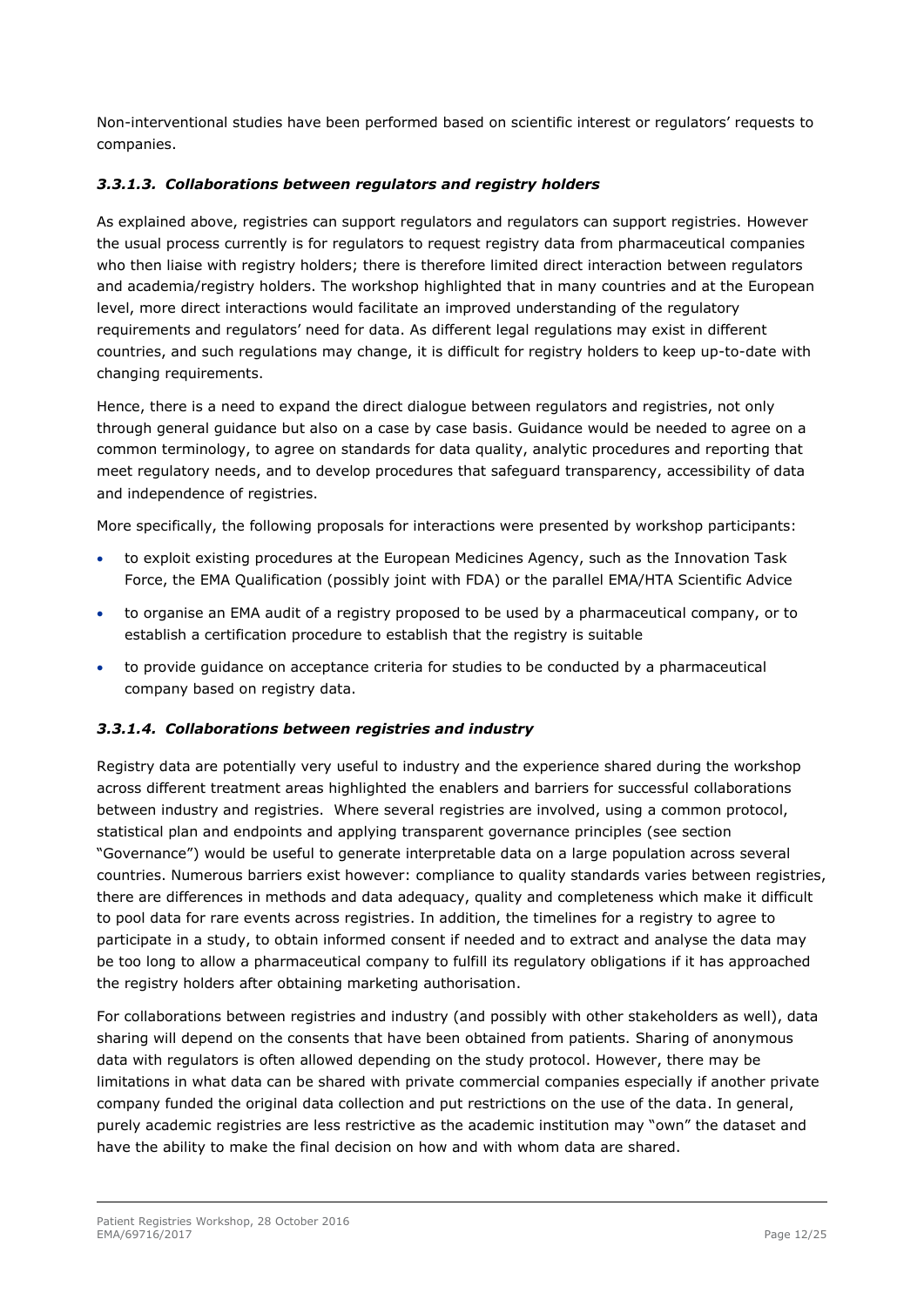In some registries, the possibility of re-using data has been embedded in the design of the registry. For example, in Belgium the Heathdata.be services (re-use of existing registry data or new data collection) have been made available for pharmacovigilance, pharmacotherapeutic and pharmacoeconomic studies (e.g. reimbursement negotiations), which facilitates re-use of source data by all involved registries, regulators and industry. In the Pharmachild registry, direct data transfer to companies for regulatory purposes is possible.

#### <span id="page-12-0"></span>*3.3.1.5. Involvement of HTA bodies and payers*

The European network of health technology assessment (EUnetHTA) is a Joint Action including 80 partners representing national, regional and non-for-profit agencies that produce or contribute to HTA. The EUnetHTA Joint Action3 was established to increase the joint HTA work at EU level and to ensure its uptake at national level. One activity of EUnetHA focuses on the collection of relevant observational data for HTA purposes, notably using registries. Beyond collaborations between HTA bodies, it aims to interact with all relevant players and stakeholders, including the EMA and registry holders. A procedure for such interactions is the scientific advice/early dialogue involving regulators and HTAs.

#### <span id="page-12-1"></span>*3.3.1.6. Involvement of patients*

The International Niemann-Pick Disease Registry (INPDR) was presented as a successful example of a registry run by patient associations, including 11 partners in 7 EU countries. Such collaboration provides a single universal resource on the disease thereby avoiding multiple registries while also providing a fully independent support for post marketing surveillance, and data to increase the understanding of the natural history and impact of the disease.

The examples of the Swedish MS Registry and of the Pharmachild registries demonstrate the usefulness of involving patients to collect and measure outcomes.

### <span id="page-12-2"></span>**3.3.2. Recommendations**

The workshop clearly illustrated the importance of collaboration to increase the success of registries and enable the best use of the collected data. Most stakeholders are prepared to collaborate, recognising the benefits for all concerned but a number of barriers exist. Several recommendations arose from the discussions.

- Currently MAAs/MAHs are the primary route of communication between registry holders and regulators when registry-based regulatory studies are being discussed. As a general principle, all stakeholders, including regulators, should communicate directly with each other when a study is being planned to agree on outcomes and recognise limitations. More specifically, there is a need to registry holders and regulators to communicate directly so that there is clear information about what information is sought and what are the available data.
- Concrete solutions to better facilitate interactions should be identified. Duplication of interactions should be avoided through partnerships between academia, industries, patients' representatives and regulators. More transparency is required to know what data are needed and what data are being collected.
- Among governance considerations, there is a need for consents obtained from patients to be clear about data sharing and data access for stakeholders other than the registry holders; for data sharing, there has to be clarity on the level permitted with appropriate consents in place, for example, aggregated anonymised data versus individual patient data.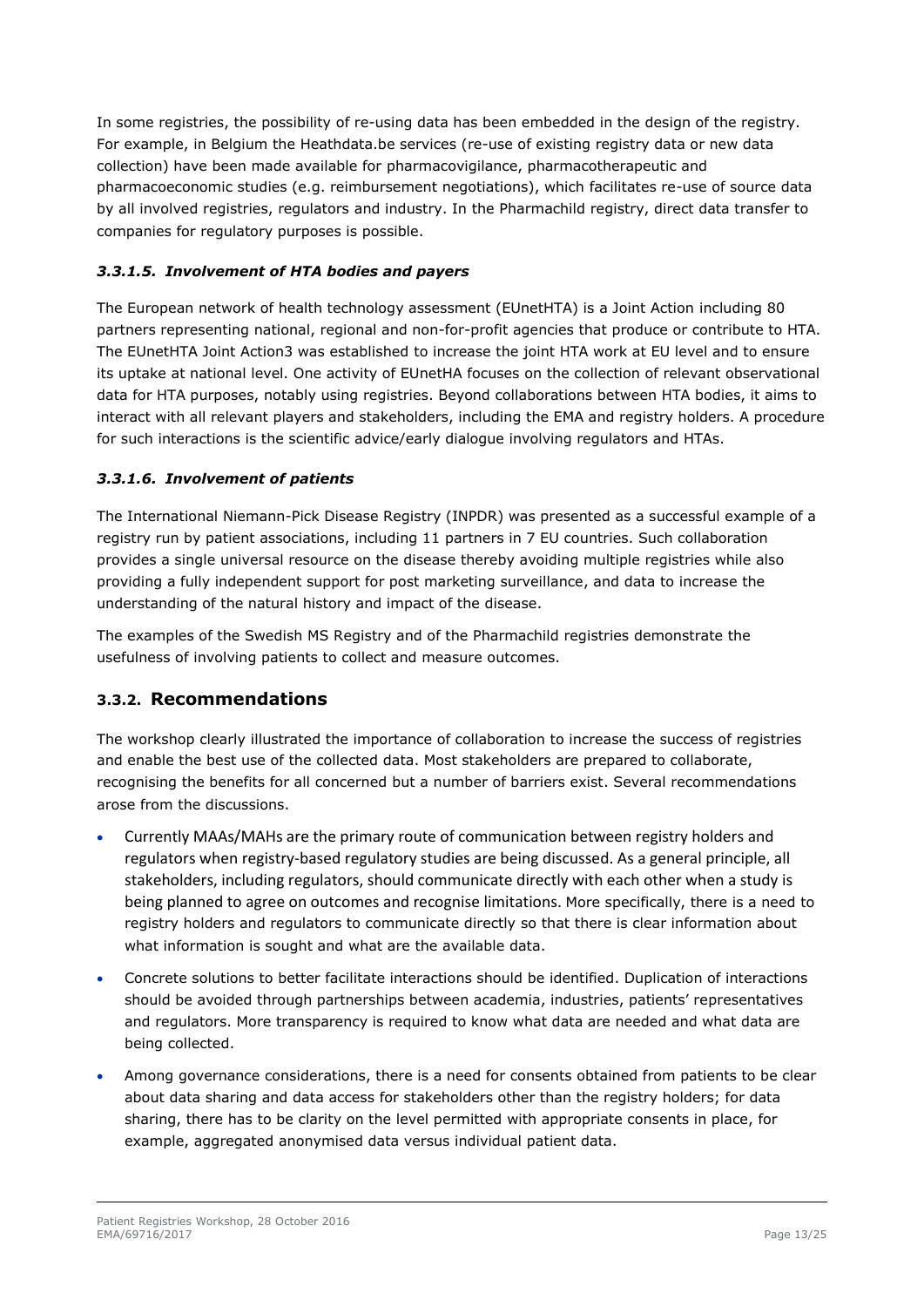- Regulators should play a role in facilitating the application of rules of engagement, creating a platform on how to work within the regulator/industry/academia triangle and foster collaboration between different stakeholders.
- The involvement and feedback of patients is essential. There is a need to find ways to motivate patients to participate in the registries. Technical tools may be introduced to allow patients, and their families/carers, if appropriate to provide patient-reported outcomes, enter personal data, view their medical records and have access to aggregated statistics. Such registries could thus support empowerment of patients.
- Registry holders recommend that guidance should be issued by the regulators so that in further development of registries compliant with such guidance, there is reassurance that the data would be appropriate from a regulatory perspective.
- Available registries should be explored early in clinical development, around the time Phase II studies are initiated. Especially, in areas of orphan disease and diseases where definite clinical outcome data may be hard to acquire (slowly progressive diseases). In this way, clarity on what outcomes are routinely collected may be available earlier, studying the natural disease progression, providing the possibility to validate surrogates, but also understanding limitations in what data may be available.

## <span id="page-13-0"></span>*3.4. Technical challenges*

## <span id="page-13-1"></span>**3.4.1. Observations**

#### <span id="page-13-2"></span>*3.4.1.1. Data platform*

Depending on the scope, objectives and date of their creation, data platforms underpinning registries exist at various levels of sophistication. Several examples were presented in the workshop, which demonstrate several common features:

1) Existing infrastructures may be used to avoid duplication of efforts, such as in the RD-Connect project, which aims to link all relevant registries (including biobank databases, phenotypic databases, registries with clinical data, genomic and other omics data) to a centralised global registry that serves as a repository for reprocessing, storing and analysing data on rare diseases.

2) Accurate, structured, coded and standardised manually-entered data may be kept at the local level in local registries, such as in the Healthdata.be project and the EBMT registry.

3) Centralised data services may include a data submission portal, open-source harmonised data cleaning software, data-visualisation tools and provision of statistics such as incidence or mortality.

4) A web platform with user-friendly online analysis interface, such those built by the Swedish MS Registry and the Pharmachild project, may provide tools for decision support and standardised web information to families.

#### <span id="page-13-3"></span>*3.4.1.2. Core data elements*

It was noted during the workshop that 56 (53.8%) population-based cancer registries which participated in the 2015 ENCR-JRC call for data collect some basic information related to drug or other treatments and only 10 (18%) of the cancer registries collect detailed information on prescribed treatments, with the source of information for such data being most often clinical records (54%), notification by clinicians (20%) or both (13%). The failure to collect routine data on treatments may arise from a lack of an agreed process for treatment data collection and coding. Other examples show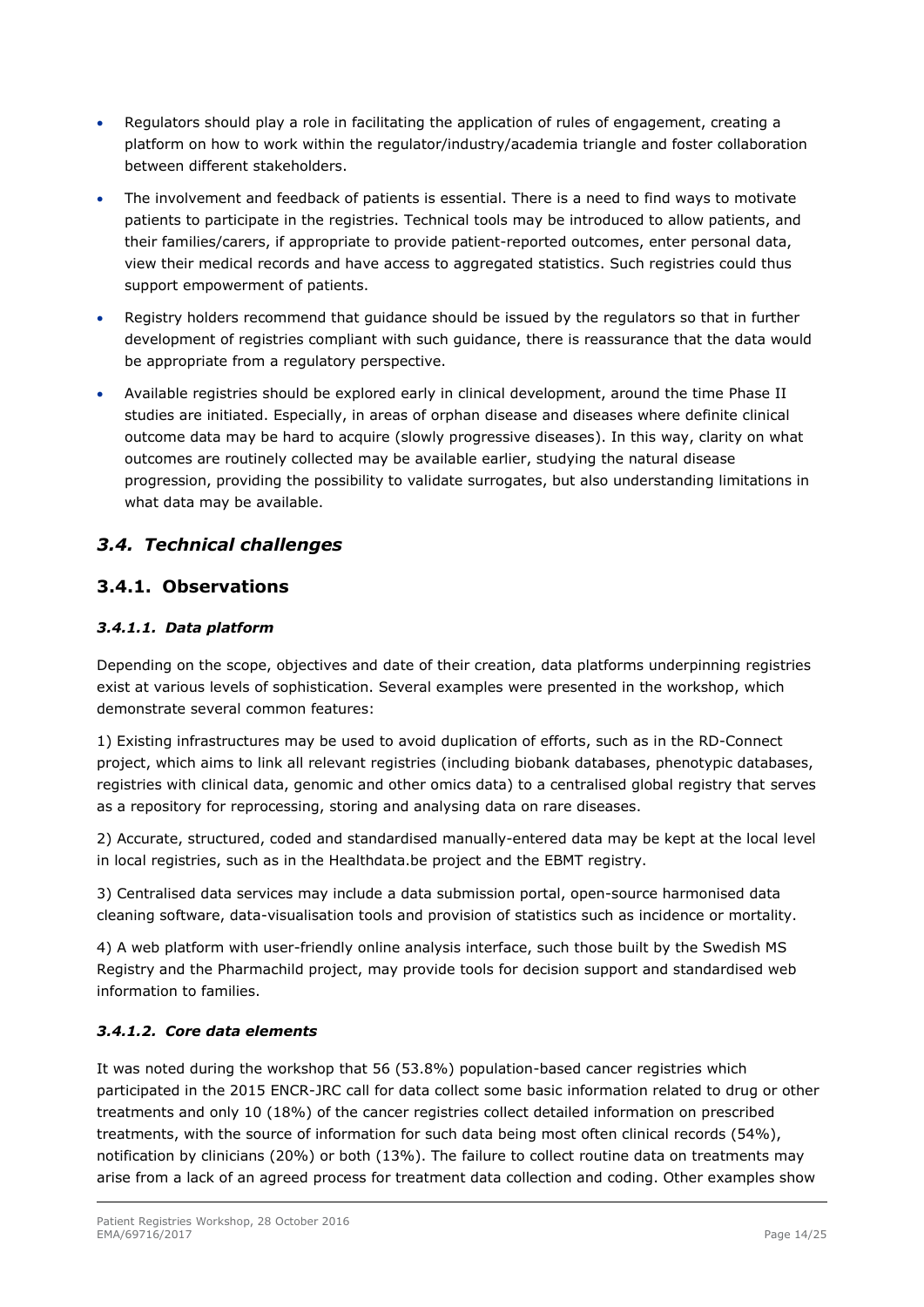that many registries do not collect enough information to identify precisely the medications prescribed and therefore do not allow pharmacotherapeutic, pharmacoeconomic, and pharmacovigilance investigations, or that registries collect different sets of data elements with different coding systems based on their specific objectives. These examples illustrate the need to have agreement on the collection of a minimal set of data elements in a standardised format within specific disease areas. For example, all national registries that are part of the TREAT-NMD Global Registries collect, as a minimum, a standardised disease-specific core dataset based on trial inclusion criteria to help recruitment into clinical trials. The UK Renal Registry collects core data on demographics, renal disease, co-morbidities, treatments and laboratory results to allow monitoring of the use, effects and safety of medications. In the Big Multiple Sclerosis Data registry, core data items are similar in all participating registries to allow analysis of pooled data. In line with these registries, the Parkinson's Disease group of registry holders had to overcome obstacles of different data elements and formats and now has an agreed common set of data elements collected by all affiliated registries. Agreeing a mandatory minimum data subset has also been recommended by the UK National Institute for Health and Care Excellence (NICE) as a point to consider when setting up a registry for evidence generation for new treatments.

Common core data elements collected across all registries for the same disease would therefore facilitate inter-operability of registries and joint analyses, with the objective that all registries should potentially be linkable. Evolving nomenclatures for categories of disease, medicinal products and biological data, as well as their increasing complexity, would need to be overcome. Defining common core data elements would also require common rules to harmonise data collection and coding. This may however conflict with governance principles established by some registries.

A specific challenge with linking core date elements relates to the use of a unique identifier for every concerned individual. This challenge was illustrated in the RD-Connect project where the platform cannot store personally identifiable information for privacy reasons but where it should ideally be possible to link different data items (e.g. biosample, natural history data, exome sequence) coming from the same patient. Assigning a unique identifier centrally would be a simple solution but would require a central point (e.g. clinician) knowing the link between the patient and the identifier for all datasets and require appropriate patient consents. An alternative solution is to generate a unique identifier from personally identifiable information, but this solution requires consensus on a set of personal information sufficient for generating the unique identifier, which may be hard to do retrospectively if this information is not available. In the interim, RD-Connect will establish an identification system for European rare disease projects contributing data to RD- Connect..

### <span id="page-14-0"></span>*3.4.1.3. Data quality and completeness*

Most registries have recognised that data quality and completeness may be very variable across different investigators or local registries and there is a need to understand the available data and their quality. In addition, existing patient registries often collect data only once a year with variable completeness of data extraction (in some cases only the most recent data or a summary are extracted), which does not meet the needs of secondary users where, for example, continuous data collection, all available data or baseline data before medication use are needed.

In order to address data quality issues, the most of registries have introduced audit and quality assurance processes for benchmarking, validating (at entry or retrospectively) and improving data quality and completeness. In the case of re-use of the data, many registry holders are nevertheless faced with the question of whether quality control is the responsibility of the local investigator or should be controlled at a central level. In one study, designed for regulatory use, data from several rheumatoid arthritis registries was requested by a pharmaceutical company. Endpoint alignment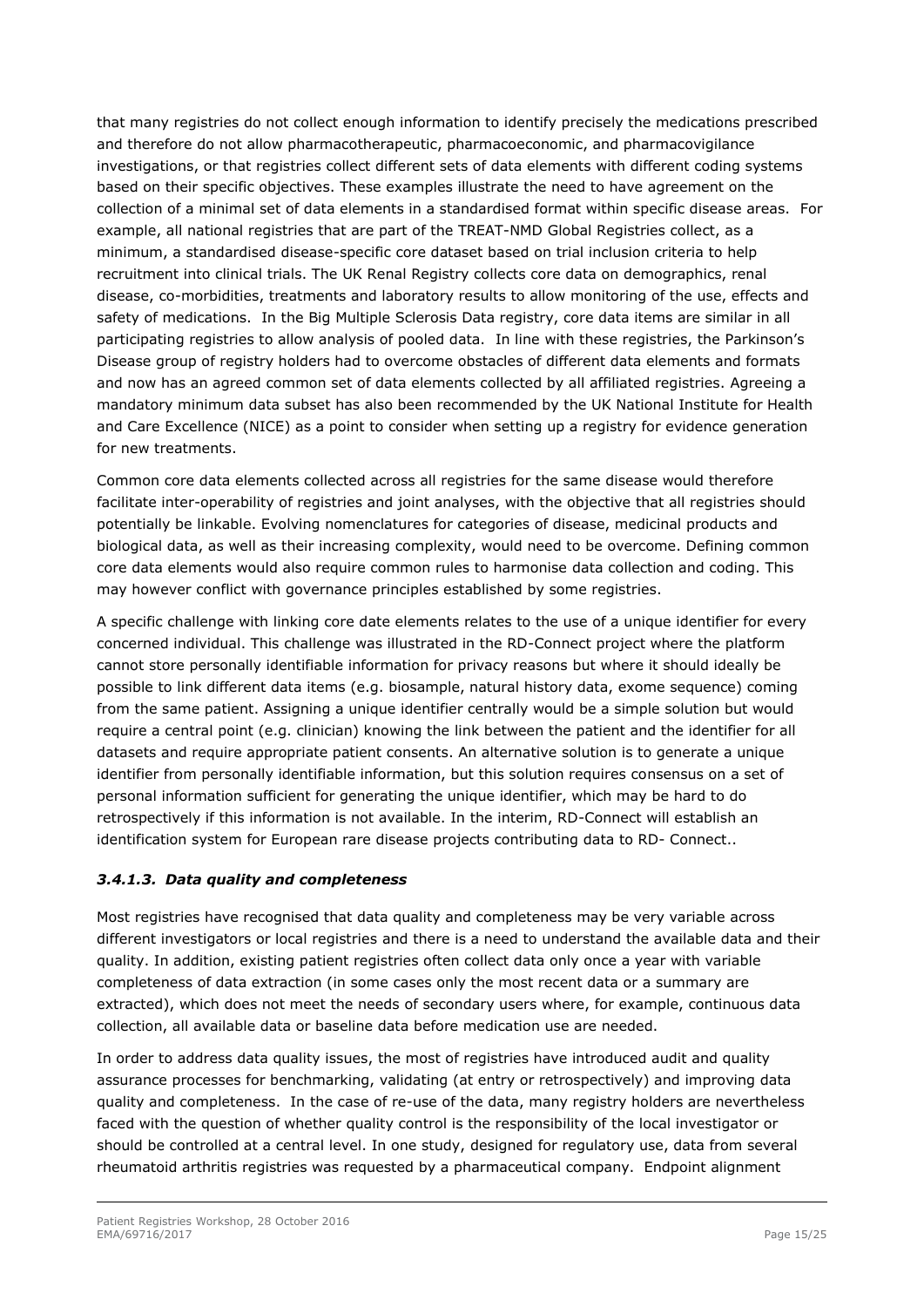across databases was required, thus data re-use was not possible. This, coupled with time constraints, led to data validation challenges.

The EBMT registry illustrates how procedures may be put in place for quality management at different levels:

- Benchmarking of clinical outcome is required in international standards for hematopoietic cellular therapy for transplant programs seeking accreditation"
- Definitions of all items are developed before being placed in the data collection forms in such a way to ensure that the same items in different collection forms are equivalent;
- Data managers receive education and training on clinical knowledge and use of the software;
- The database has internal quality controls to ensure the accuracy and internal consistency of what is entered in the database at the point of entry, and data quality reports can be run by users at any point to check for missing or unusual data; periodic queries on missing or incorrect data and follow up are requested;
- Continuous support is provided through a helpdesk.

Participants to the workshop suggested that regulators could support quality improvement in different ways, though inspections or certification of registries, by performing validation studies or by agreeing in collaboration with registry holders on standards for data quality, analytic procedures and reporting that meet regulatory needs.

#### <span id="page-15-0"></span>*3.4.1.4. Data analysis*

Several examples of analytical methods to optimise use of registry data were presented. In the field of health technology assessment, predictive models that incorporate data from both RCTs and registries are developed to bridge the efficacy-effectiveness gap, and generalise results observed in RCTs to a real-world setting. In the UK Renal Registry, work is done with experts in causal modelling and novel statistics to better analyse the data and learn about strengths and weaknesses of novel statistics.

### <span id="page-15-1"></span>**3.4.2. Recommendations**

One of the main recommendations arising from the workshop is that regulators should provide registry holders with guidance to help them make informed choices as regards core data elements (optimal elements from a regulatory perspective) and quality parameters that would be considered an acceptable standard for supporting regulatory decision-making. A definition of basic criteria with respect to core data should accompany quality standards for such data and how they would be assured. To facilitate this, regulators also need to better understand what data are collected in registries and their quality and limitations. Marketing authorisation applicants and holders would also welcome such guidance. It is however acknowledged that, while a core data set is desirable, additional data might be required for specific studies and defined on a study by study basis.

The technical challenges presented by disparate datasets should be addressed. There is a need to provide rules to standardise data fields, data dictionaries and coding systems to improve data collection, quality and interoperability. In addition, where data from several datasets are combined, it is necessary to characterise the registry populations to understand endpoints, co-morbidities and safety concerns.

It is recommended to decrease data collection paper forms and exploit current technology. Userfriendly web-based platforms, use of mobile devices and user-friendly apps for providing feed-back information could increase participation of health care professionals, patients and families /parents.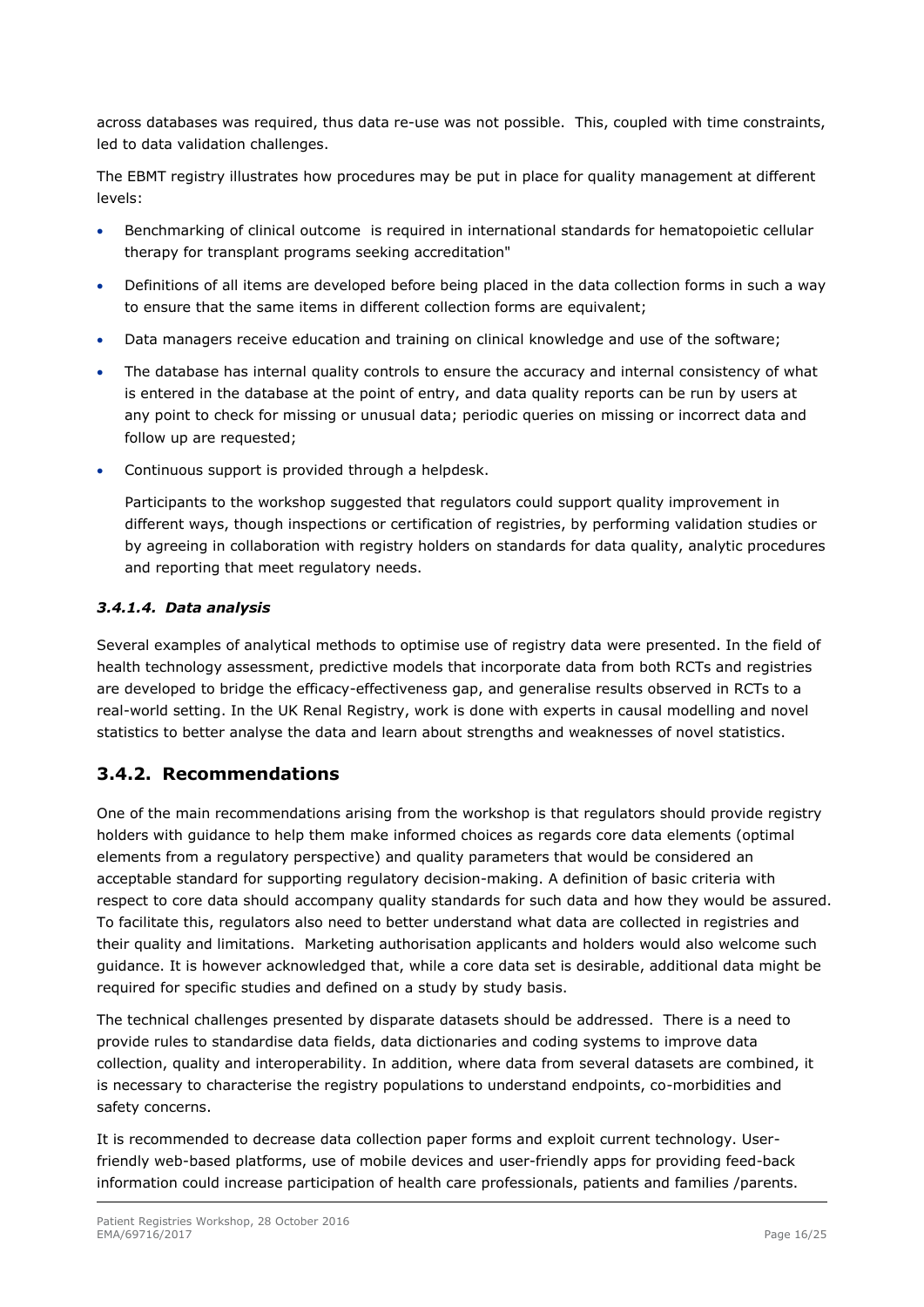Technology may also facilitate the use of structured data (e.g. common endpoint definition and coding), data linkage, data pooling and data analyses.

## <span id="page-16-0"></span>*3.5. Governance*

## <span id="page-16-1"></span>**3.5.1. Observations**

#### <span id="page-16-2"></span>*3.5.1.1. General aspects*

Nearly every registry has its own governance model generally determined by its main source of funding, which impacts on its policy for collaborations with other stakeholders, including data ownership and data sharing. For example, the Swedish Multiple Sclerosis register receives public funding and its governance is based on a political consensus with commitment and voluntary participation of doctors and patients. Many registries (such as the EBMT registry) have also been established for clinical evaluation and academic research purposes. Although procedures have been put in place to provide data for commercial purposes, e.g. to support registration, there is limited flexibility for commercial access or commercial data ownership and individual patient level data can rarely be provided. On the other hand, the UK Biologics register is funded with grants from pharmaceutical companies to the British Society for Rheumatology (BSR) which subcontracted the University of Manchester to run the register and perform the primary data analyses. As a consequence, an industryfunded study is approved by the BSR where there is no objection from other participating marketing authorisation holders. The details of such approvals and what data may or may not be shared with other industry partners may also be influenced by this funding model. As a general principle, however, many patient registries will participate in research only if they can preserve their scientific independence, maintain control of the management of registry data and provide aggregated data to the contractor. This principle may conflict with policies and research standards in place within pharmaceutical companies in terms of data quality and data access to which their suppliers have to adhere, especially where the study (and use of a specific registry) has been imposed as a legal obligation by a regulatory authority. Assurance of data quality is often a point of friction as data entry by clinicians or patients is generally voluntary (unless there is a system for automated data extraction like in the UK Renal Registry) and compliance is variable across centres. Clear regulatory guidance would be useful to address such conflicting priorities.

#### <span id="page-16-3"></span>*3.5.1.2. Data ownership*

It is a general principle that ownership of the data lies within the registry, such as in the EBMT and the Pharmachild registries. In the International Niemann-Pick Disease Registry (INPDR), an operational charter established patient ownership (with professional management) but allows universal access of data via requests to the Scientific Advisory Board. In the UK Biologics register, the dataset holder is the British Society for Rheumatology, an independent third party from the pharmaceutical companies and The University of Manchester, although it receives funding from pharmaceutical companies.

#### <span id="page-16-4"></span>*3.5.1.3. Data sharing*

An important example of registries connected by a network is that of the ENCR - European Network of Cancer Registries, supported by the European Commission whose services developed an ad-hoc platform to facilitate harmonized data collection, as well as dissemination of aggregated indicators on cancer burden in Europe (incidence, mortality and survival). Others, like Pharmachild, have been designed to allow direct data transfer to companies for regulatory purposes following approval.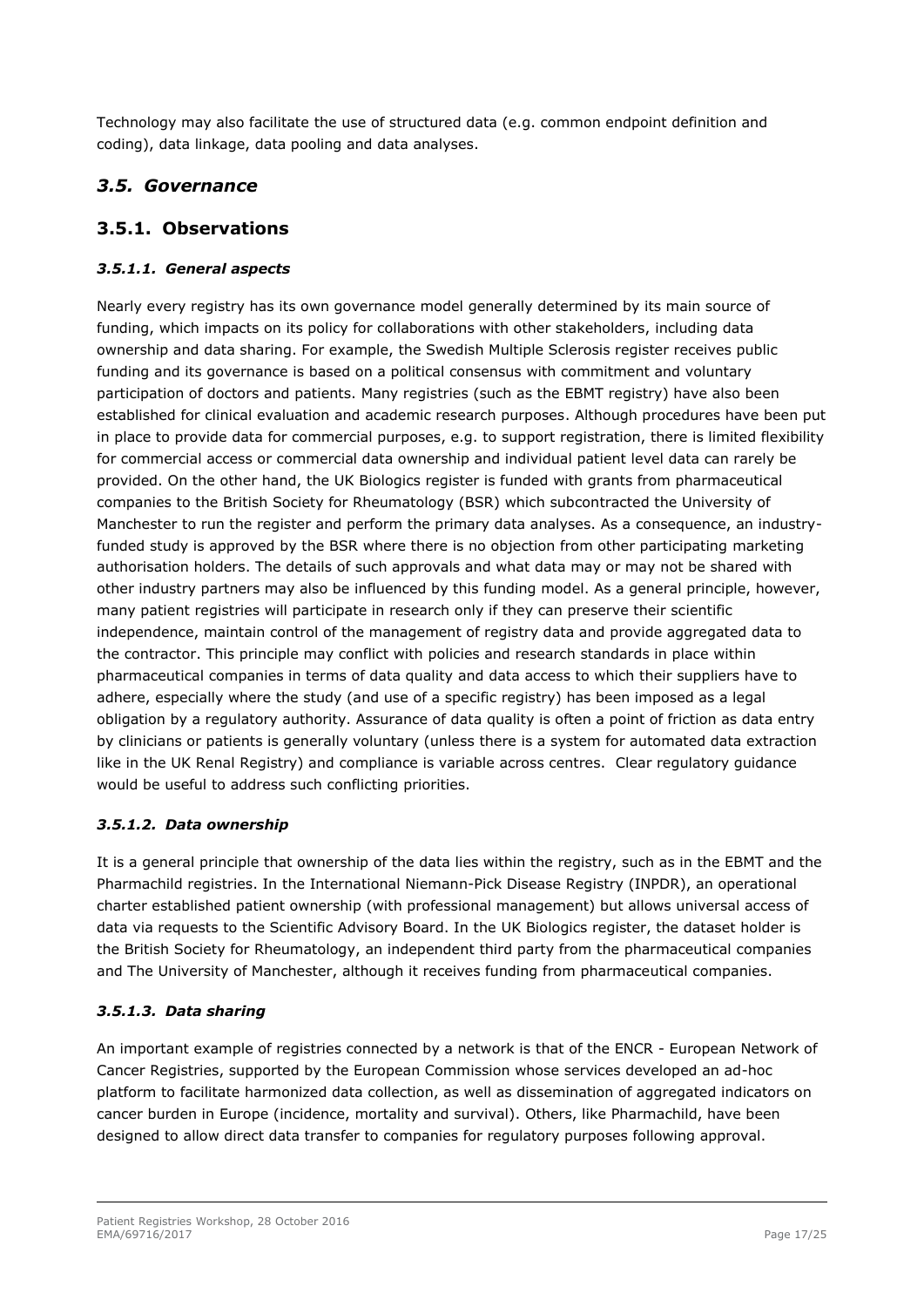In the context of rare diseases, the benefits of data sharing are multiple, including reducing duplication of efforts and costs, facilitating validation of results, enabling engagement with experts and the patient community and overcoming the "rare disease problem" in terms of cohort size, powering trials and finding confirmatory cases. But barriers to data sharing are also numerous: privacy protection issues ("Do I have the patient's permission?"), lack of infrastructure ("I want to share data but where do I put it?"), lack of standards, lack of interoperability, lack of incentives, academic culture of protecting research results, and from an industry perspective concerns over intellectual property and competition (sharing own data) and concerns over data quality and regulatory compliance when re-using data from academia.

#### <span id="page-17-0"></span>*3.5.1.4. Data pooling and analysis*

Organising operational and scientific support (i.e., programming and statistics) is an important component of good governance. At EBMT, a final phase of the service provided to non-interventional studies includes data file preparation, statistical analysis, reports, publication, filing and storage of data.

#### <span id="page-17-1"></span>*3.5.1.5. Informed consent*

Informed consent and data protection is a concern for all registries where individual patient data are collected and stored. Of note, the UK Renal Registry has been granted a legal basis to collect data without individual patient consent by the Secretary of State for Health and the Health Research Authority under Section 251 of the NHS Act. Permission is granted separately for national audit and research. In EBMT, a unique identifier is assigned to each individual in order to allow patient mobility and avoid double registration. In the Healthdata.be project, a Trusted Third Party has been contracted for encryption and pseudonymisation.

#### <span id="page-17-2"></span>*3.5.1.6. Reporting of adverse drug reactions*

Timely reporting and follow-up as necessary of adverse reactions is a requirement described in the Good Pharmacovigilance Practices (Module VI) for marketing authorisation holders in case of postauthorisation studies based on primary data collection. This requirement cannot be fulfilled if the postauthorisation study is based on a registry where only de-identified drug data can be provided to a pharmaceutical company (such as in the UK Biologics registry). Moreover, there is no legal obligation to force investigators to report adverse drug reactions or to track patients. In some registries, such as EBMT and Pharmachild, processes have been put in place to inform investigators about the spontaneous reporting of adverse events/adverse reactions, but there is no standardised procedure across registries. In some cases, this is due to a lack of knowledge about reporting requirements.

#### <span id="page-17-3"></span>*3.5.1.7. Timelines*

The utility of registries for regulatory purposes is contingent on timelines as existing product registries often collect data quarterly or once in a year, and sometimes this concerns only the most recent data or aggregated data.

In addition to the issue of the frequency of data extraction, a considerable amount of time may be needed between the first discussions and the initiation of the study. In EBMT, it has been estimated that the start-up phase of a study may take up to one year as it requires many different steps: feasibility analysis, writing of study proposal including statistical plan, legal considerations, including ethic committee and contract procedure per country and site, data ownership and publication rights, data base creation, infrastructure implementation, centre identification, ethic approval for centres and budget calculation for the recruitment phase. In the UK Biologics register, the total lead-up time (from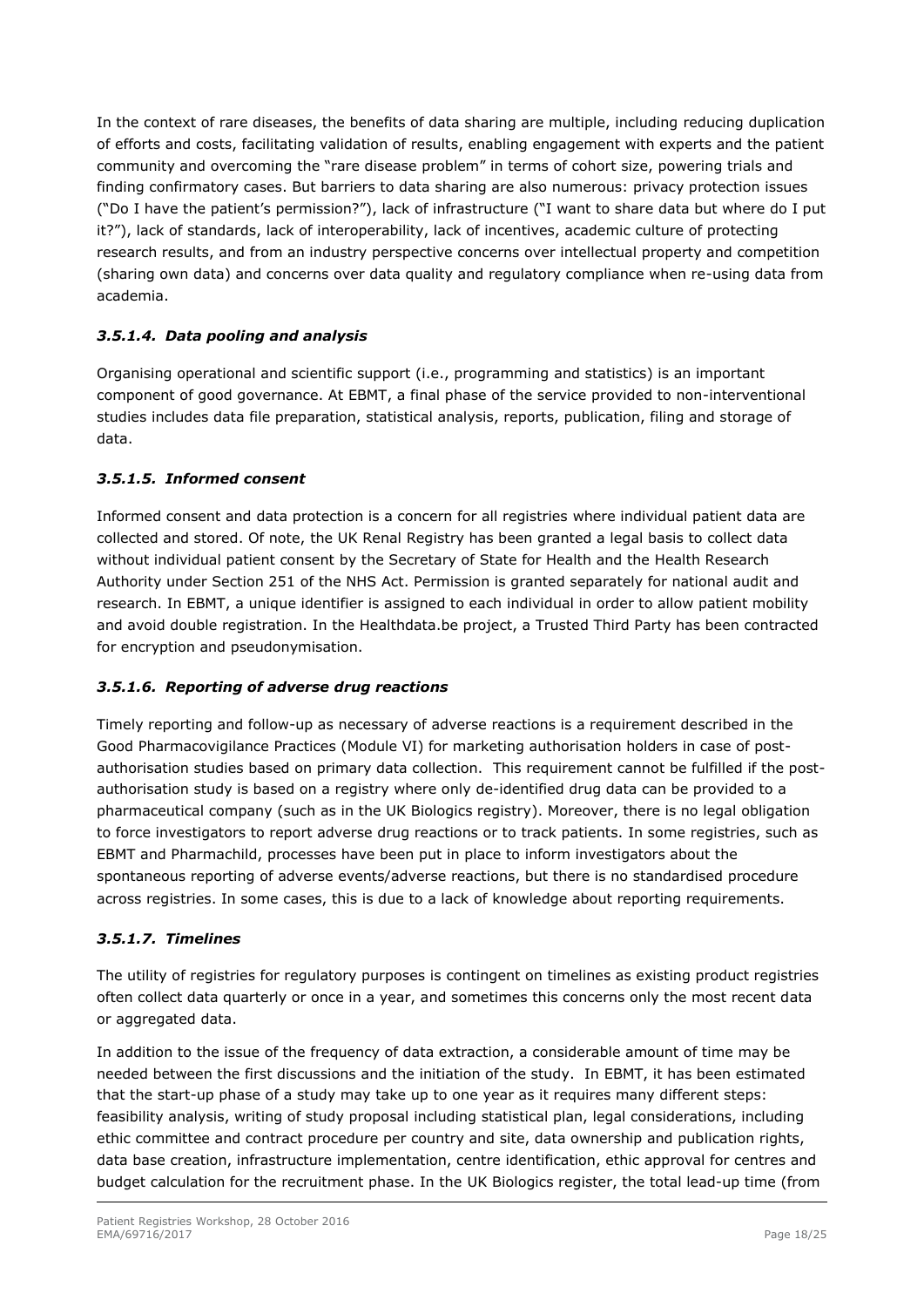idea to contract) has been measured for one study at 17 months, the total time for analysis at 4 months, and the time for the final report preparation and approval at 2 months. These activities relied heavily on existing registry infrastructure, data preparation and staffing. In the UK Renal Registry, laboratory and medication data are extracted daily for multiple purposes including PatientView, but the rest of the data set is extracted quarterly and the time to publication has been estimated at 11-23 months.

## <span id="page-18-0"></span>**3.5.2. Recommendations**

Successful collaboration between registries and industry (or other stakeholders) is possible but experience shows it is contingent on agreement on data ownership and sharing, timelines, established protocols and statistical analysis plans, consideration of methodological differences between data sources, due consideration to adequate sample size, and provision of operational and scientific support (i.e. for programming and statistical analyses). It is therefore recommended to identify/define and disseminate good governance principles of interactions between registries, stakeholders and industry that would address such aspects as well as data privacy, data ownership and financial aspects. Guidance issued by ENCePP, the PARENT Joint Action, STROBE and other projects such as ADVANCE in the field of vaccines can be used as a starting point.

Procedures need to be developed and implemented by registries in order to safeguard core principles such as transparency, accessibility of data for public health purposes and independence. It is emphasised that for registry holders working with pharmaceutical companies in the pre/post-approval context may be a valuable exercise in generating a better understanding of their own data in relation to other datasets.

A key aspect of governance is the good understanding of the legal or regulatory context and requirements of different stakeholders. Guidance or clarification documents may be needed from regulators, for example in the area of reporting of adverse events/adverse drug reactions.

Agreement on principles of data sharing applicable to all registry-based studies is needed. In some cases, commercial confidentiality agreements have prevented registries reporting full information on adverse events and some MAAs/MAHs felt this was inappropriate given their legal responsibility. Collaboration on data-sharing methods and achieving interoperability between data sets would be helpful. Stakeholders should actively collaborate on data-sharing and interoperability between registries.

Roles and responsibilities in data analysis, interpretation and publication should also be agreed. For examples, pooling of aggregated results from different data sources should only be considered if possible from scientific and data protection perspectives.

The FAIR principles for data management and stewardship should be considered (the data should be findable, accessible, inter-operable and re-usable) and funding should be allocated to this activity.

Guidance on the implementation of the new General Data Protection Regulation, and its consequences for running registries should be developed.

## <span id="page-18-1"></span>*3.6. Sustainability*

## <span id="page-18-2"></span>**3.6.1. Observations**

Sustainability of a patient registry is an issue faced by most registries following the initial phase of funding for their creation. Sustainable funding may be needed to directly fund core registry features, such as a professional management, an IT platform and the infrastructure, to maintain core definitions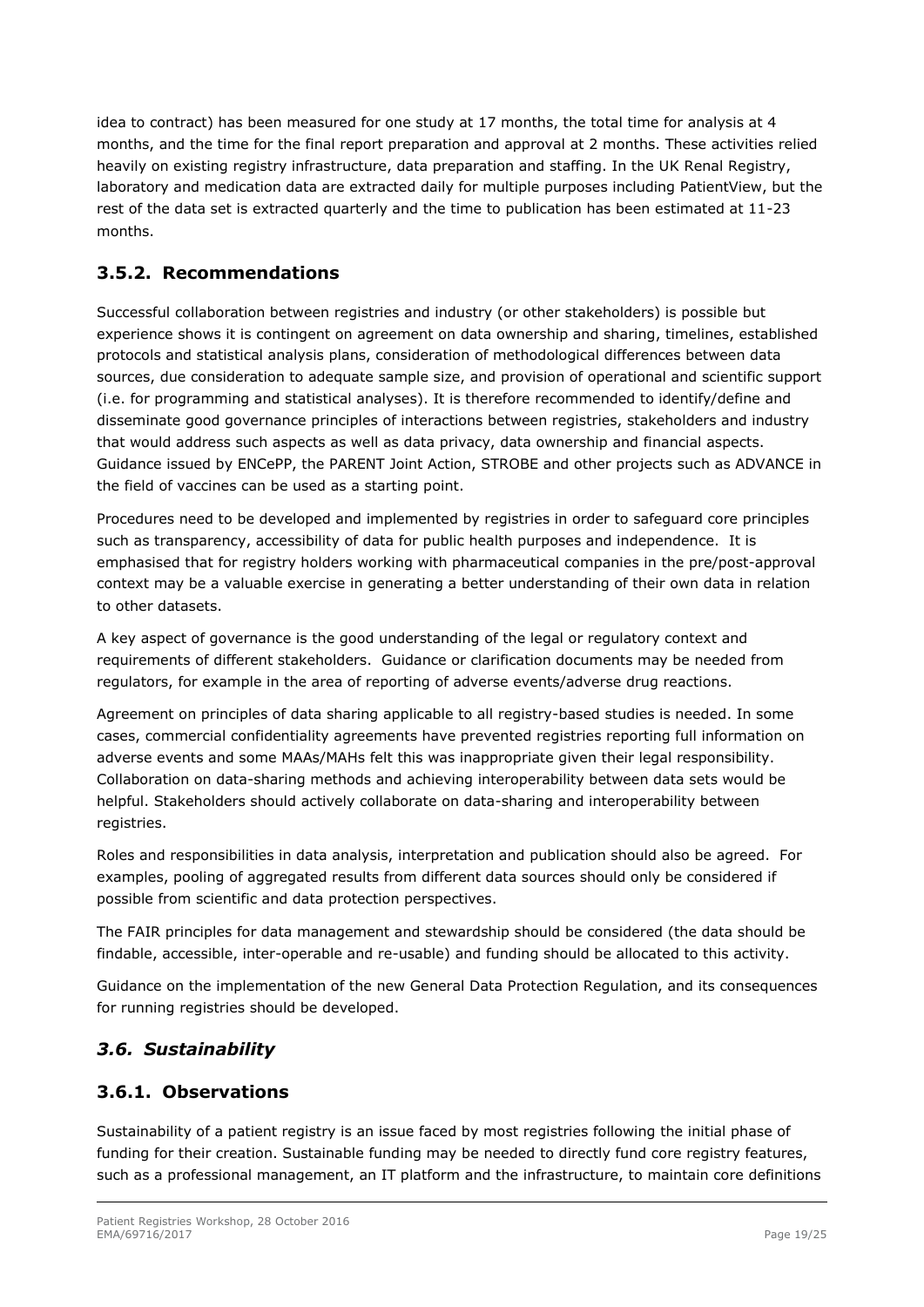and core datasets, to adapt the registry to changes in legal requirements, to hire new staff for specific studies (especially where strict timelines need to be met) and to provide funding to local centres as necessary.

Different sources of funding, sometimes temporary or transitional, often co-exist. Special cases are the UK Renal Registry, which receives funding through a NHS capitation fee, and the UK Biologics register, which receives funding through a grant from pharmaceutical companies to the British Society for Rheumatology, which is the dataset IP holder. In the International Niemann-Pick Disease registry (INDPR), funding was initially established based on unrestricted grant funding support from pharmaceutical companies, partner contributions and research grant with applications. In a second stage, the registry aimed to become self-financing with contracts negotiated for data access. In the RD-Connect project, several solutions to ensure sustainability of the platform and tools needed to be identified. They included embedding the registry within existing infrastructures with sustainable funding, applying for future EU funding, developing RD-Connect 'services' into future funding applications which require genomic data deposition, storage or analysis, to request a fee for access to service (industry only), to set up partnership with private companies or through licensing and to seek support from patient organisations.

In the INDPR, sustainability has been addressed from the start by design, the aim being to build a registry that is adaptable to future changes in needs, to involve stakeholders from the start and to carefully define and agree strategic outcomes.

## <span id="page-19-0"></span>**3.6.2. Recommendations**

Experience from successful registries in ensuring sustainability should be considered. Registry holders need to engage with public agencies and define/clarify the role of industry in the long-term as opposed to short-term funding support.

Sustainability should be based on a development strategy, a professional management structure and the development of clear partnership with stakeholders to safeguard independence.

## <span id="page-19-1"></span>**4. Conclusions and next steps**

From the observations made during the workshop and during the pilot phase so far, there is clearly a need for a set of recommendations to be agreed between stakeholders on the use of registries to support drug regulation and evaluation. The topics identified during the workshop are listed in the previous sections of this document. They concern use of patient registries during a medicinal product life-cycle, collaborations between stakeholders, technical aspects such as common core data elements, core elements of common study protocol to address registry limitations, data quality, governance principles and sustainability.

Taking into consideration the stakeholders' expressed wish for regulator guidance and endorsement of registries as sources of information to support decision-making, the EMA recognises it may contribute to facilitate the use of registries in assisting decision-making and informing medicines monitoring. It is keen to investigate with other regulators and stakeholders options to overcome barriers to maximising use of technologies, build on the experience of solutions, advance governance, interoperability, simplification of technology and data integration.

The following activities will be initiated by the EMA in collaboration with the Cross-Committee Task Force on Patient Registries, the regulatory network and other relevant stakeholders:

1. Facilitate sharing and dissemination of information on disease registries to support collaborations options for this purpose will be explored, including collaboration with the European Network of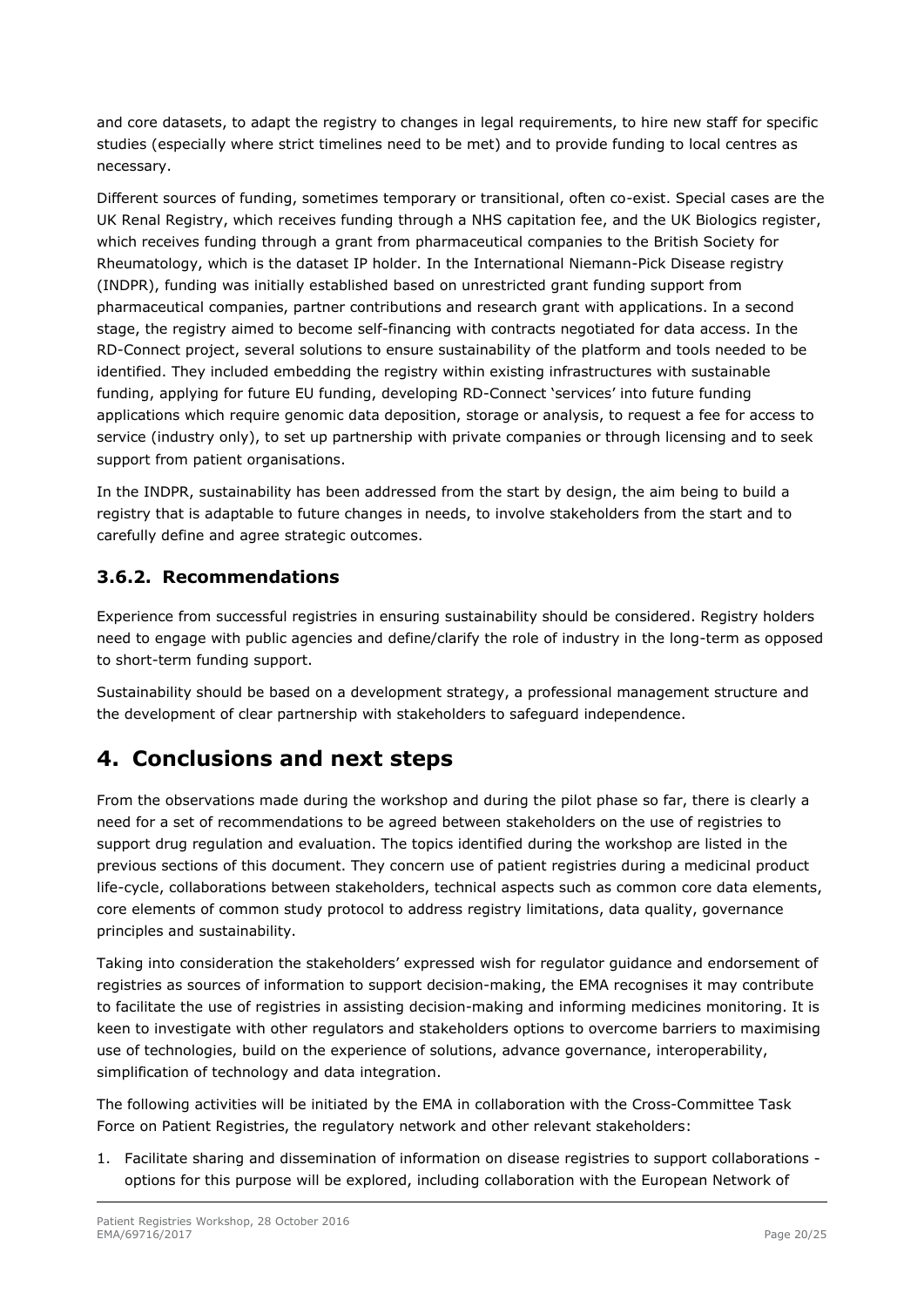Centres of Pharmacoepidemiology and Pharmacovigilance (ENCePP) and the addition of registries into the ENCePP Resources database.

- 2. In collaboration with regulatory authorities and EUnetHTA, explore options to interact directly with and to support registry holders in specific situations, e.g. through Scientific Advice, Qualification process, the Innovation Task Force, or specific meetings with registry holders per treatment areas. The output from such meetings would be agreement on common core data elements that registries in a disease area would collect and on methodological aspects and quality assurance / validation.
- 3. Build on other initiatives (such as the ENCePP code of conduct and the ADVANCE good practice guide) and recommend principles and standards to apply to interactions between the stakeholders on governance aspects including cross-border collaborations, data sharing and acceptable commercial-in-confidence agreements between MAHs and registry holders for studies being conducted. Registry holders could self-assess their registries and studies undertaken against these principles and standards and make the information / evidence of adherence available on their websites.
- 4. Identify the need for additional methodological and technical guidance in addition to that already available (e.g. from PARENT JA and AHRQ) on interoperability, data standardisation, coding systems, data linkage, registry design, use of comparator groups or safety monitoring. A survey of registry holders could be performed about awareness, usefulness and implementation of current guidance and missing guidance.
- 5. Reflecting back on the pilot phase and the need for early interactions between pharmaceutical companies and registry holders, mechanisms facilitating systematic consideration of the need of registries by committees will be explored.
- 6. In collaboration with patients' associations, investigate relevant patient-reported outcomes that could be collected by registries.
- 7. Explore measures that could contribute to registry sustainability aside from those being already undertaken by individual registry holders/groups.

The report of the registry workshop is published on the EMA website, together with the presentations and video recordings.

[http://www.ema.europa.eu/ema/index.jsp?curl=pages/regulation/general/general\\_content\\_000658.jsp](http://www.ema.europa.eu/ema/index.jsp?curl=pages/regulation/general/general_content_000658.jsp)

A companion position statement on the use of registries to support drug regulation and evaluation will be published in the peer-reviewed literature.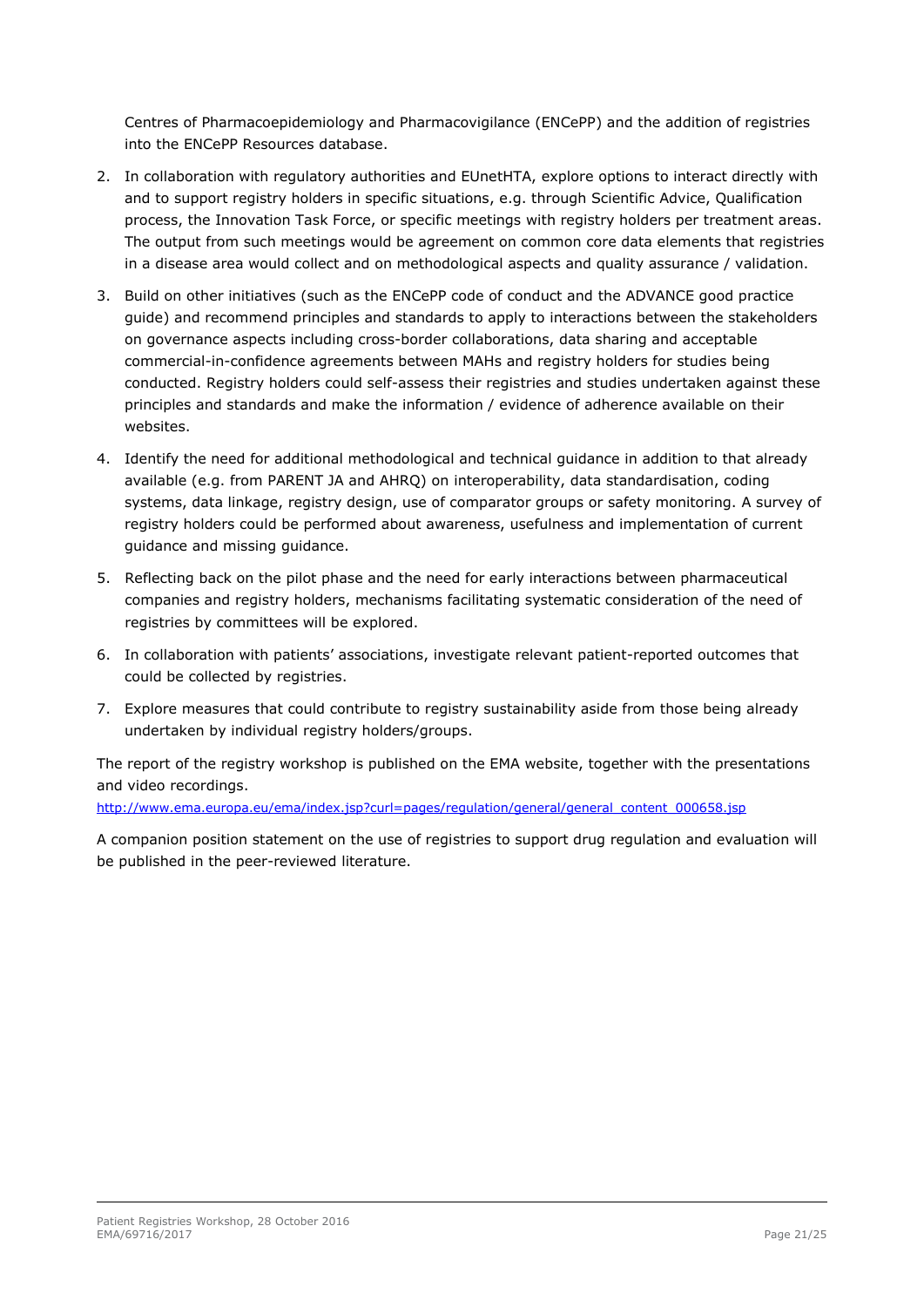## <span id="page-21-0"></span>**Annex 1. Programme of the Patient Registries workshop, 28th October 2016**

#### **Session 1: Setting the scene - Challenges and Opportunities for Collaboration**

- *Challenges and Opportunities for Collaboration, the European Society for Blood and Marrow Transplantation (EBMT).* Jürgen Kuball, Head of Department, Hematology, University Medical Centre, Utrecht, The Netherlands.
- *Ensuring sustainability*. Jim Green, President of the International Niemann-Pick Disease Registry, UK
- *Product versus disease registry – what drives the choice?* Jonathan Appleby, Chief Scientific Officer, Rare Diseases Gene Therapy, GlaxoSmithKline, UK
- *The Health Technology Assessment perspective.* François Meyer, Director, International Affairs, Haute Autorité de la Santé, France and EUnetHTA
- *A Regulator's perspective.* Nils Feltelius, Member of the Rheumatology-Immunology Working Party (RIWP), Senior Expert and Clinical Assessor, Medical Products Agency, Sweden.
- *Questions and panel discussion.* Panel Moderators: Sabine Straus, Pharmacovigilance and Risk Management Committee (PRAC) member, staff member at the Medicines Evaluation Board, The Netherlands and Associate Professor at the Erasmus Medical Centre, Department of Medical Informatics, Rotterdam; Peter Mol, Vice-Chair, Scientific Advice Working Party (SAWP), Principal Clinical Assessor, Medicines Evaluation Board, The Netherlands.

#### **Session 2: Success factors for international collaborations,**

- *Standardisation of cancer registries data collection and validation at European level*. Carmen Martos, Joint Research Centre (JRC), ISPRA, Italy.
- *The Pharmachild project: the PRINTO pharmacovigilance registry.* Nicola Ruperto, Pharmachild project, Genoa, Italy.
- *Case Study: Challenges of comparator groups and the role of disease registries in medicines development.* Jamie Geier, Senior Director of Epidemiology, Pfizer Inc., USA, and Kimme Hyrich, Principal Investigator of BSRBR-RA registry*,* Professor of Epidemiology, University of Manchester, UK.
- *Questions and panel discussion.* Panel Moderators: Tomas Salmonson, Chair, Committee for Medicinal Products for Human Use (CHMP), Senior Scientific Advisor, Medical Products Agency, Sweden; Jan Span, Member of the Cross-Committee Task Force on Registries and Senior Clinical Assessor, Medicines Evaluation Board, The Netherlands

#### **Session 3: Possible solutions**

- *Is the answer active data extraction from hospital records?* Fergus Caskey Medical Director, UK Renal Registry.
- *Integration of data across multiple data sources.* Jan Hillert, Group Leader, Neurogenetics, Multiple Sclerosis, Karolinska Institute, Sweden; Metka Zaletel, PARENT Joint Action, Head of Health Data Centre, National Institute of Public Health, Slovenia ; Johan van Bussel, Head of healthdata.be, Scientific Institute of Public Health, Brussels, Belgium.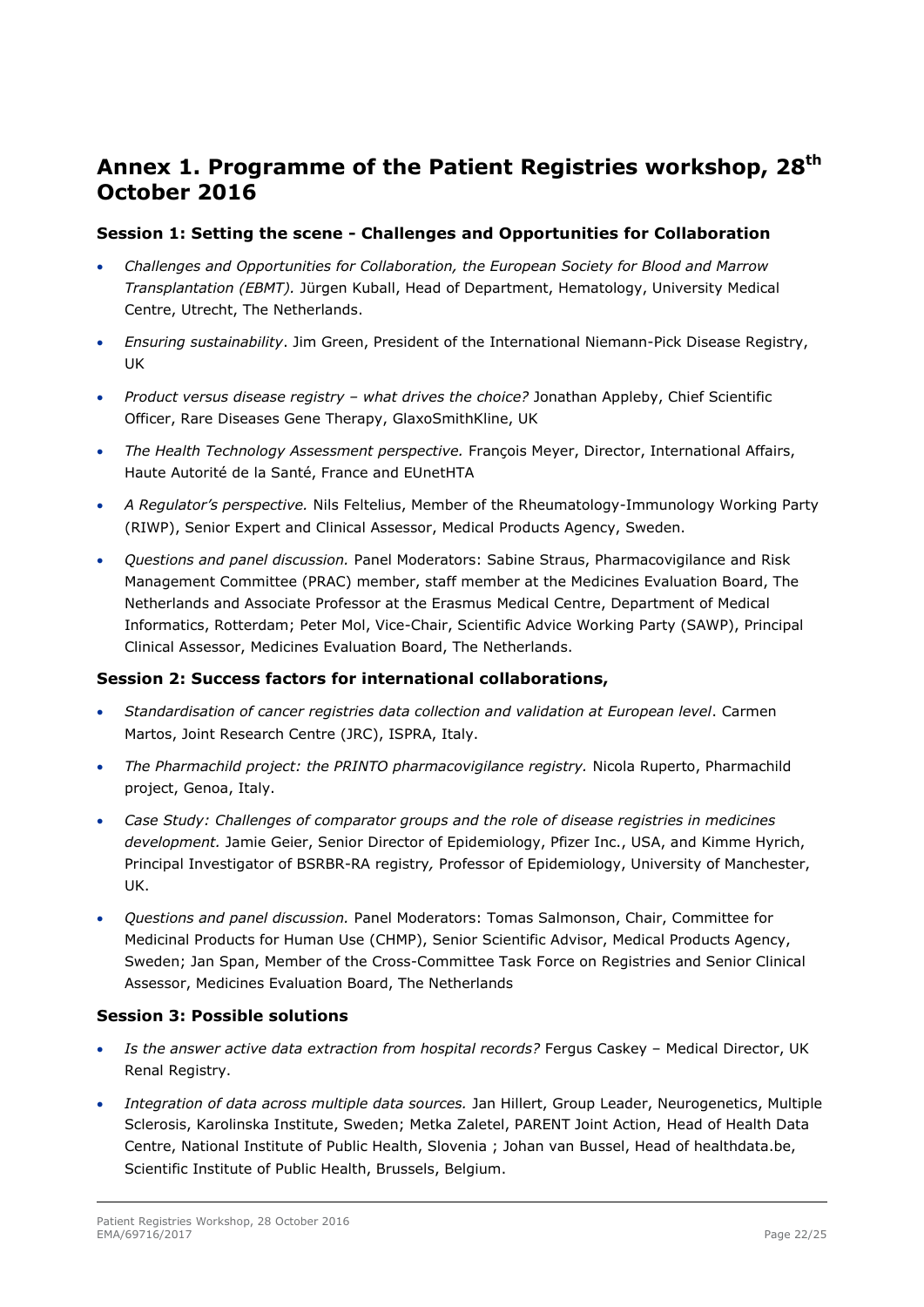- *Designing integrated platforms for rare diseases research.* Emma Heslop, Project Manager, RD CONNECT, UK.
- *Questions and panel discussion.* Panel Moderators: Martin Van Der Graaff, Secretary Scientific Advisory Board, Sector Healthcare, **National Healthcare Institute, The Netherlands;** June Raine Chair, Pharmacovigilance and Risk Assessment Committee (PRAC), Director of Vigilance and Risk Management of Medicines Division, MHRA, UK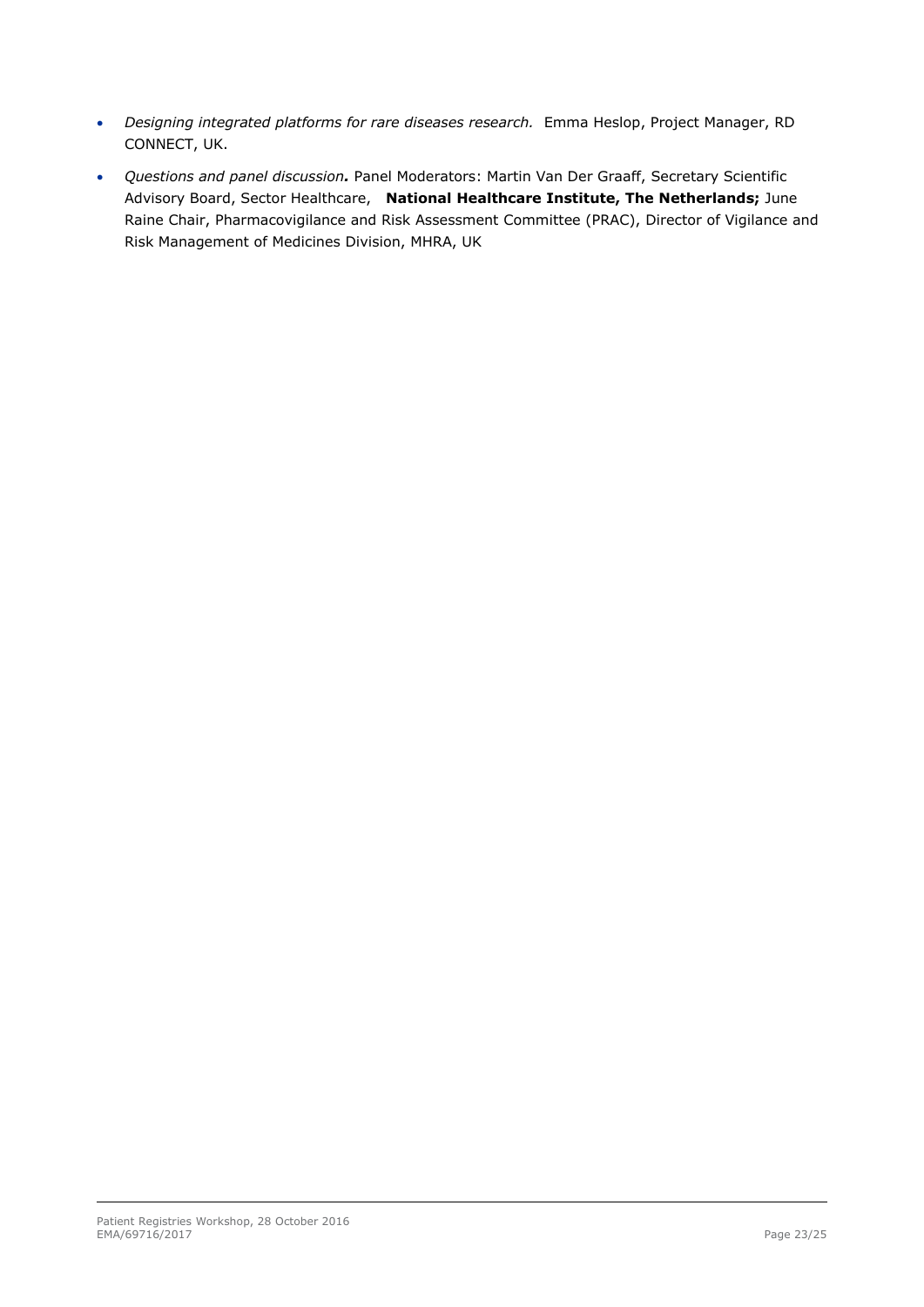# <span id="page-23-0"></span>**Annex 2. Acronyms**

| <b>ADVANCE</b>  | Accelerated development of vaccine benefit-risk collaboration in Europe       |
|-----------------|-------------------------------------------------------------------------------|
| <b>BEUC</b>     | Bureau Européen des Unions de Consommateurs                                   |
| <b>BPWP</b>     | <b>Blood Products Working Party</b>                                           |
| <b>BSRBR-RA</b> | The British Society for Rheumatology - Rheumatoid Arthritis                   |
| <b>BWP</b>      | <b>Biologics Working Party</b>                                                |
| <b>CAT</b>      | Committee for Advanced Therapy                                                |
| <b>CMDh</b>     | Co-ordination Group for Mutual Recognition and Decentralised Products - Human |
| CHMP            | Committee for Medicinal Products for Human Use                                |
| COMP            | Committee for Orphan Medicinal Products                                       |
| <b>EATG</b>     | European Aids Treatment Group                                                 |
| <b>EBMT</b>     | European Society for Blood and Marrow Transplantation                         |
| <b>ECFS</b>     | European Cystic Fibrosis Society                                              |
| <b>ECPC</b>     | European Cancer Patient Coalition                                             |
| E-IMD           | European Registries and Network for Intoxication type of metabolic diseases   |
| <b>ENCePP</b>   | European Network of Centres for Pharmacoepidemiology and Pharmacovigilance.   |
| <b>ENCR</b>     | European Network of Cancer Registries                                         |
| <b>ESC</b>      | European Society of Cardiology                                                |
| <b>ESID</b>     | European Society for Immunodeficiencies                                       |
| <b>EUnetHTA</b> | European Network for Health Technology Assessment                             |
| <b>EUHASS</b>   | EUHASS European Haemophilia Safety Surveillance                               |
| <b>FDA</b>      | Food and Drugs Administration                                                 |
| <b>GSK</b>      | GlaxoSmithKline                                                               |
| <b>HCPWP</b>    | Healthcare Professionals Working Party                                        |
| <b>HTA</b>      | Health Technology Assessment                                                  |
| IBD             | <b>Inflammatory Bowel Disease</b>                                             |
| <b>INPDR</b>    | <b>International Niemann-Pick Disease</b>                                     |
| JIA             | Juvenile Idiopathic Arthritis                                                 |
| <b>JRC</b>      | Joint Research Centre                                                         |